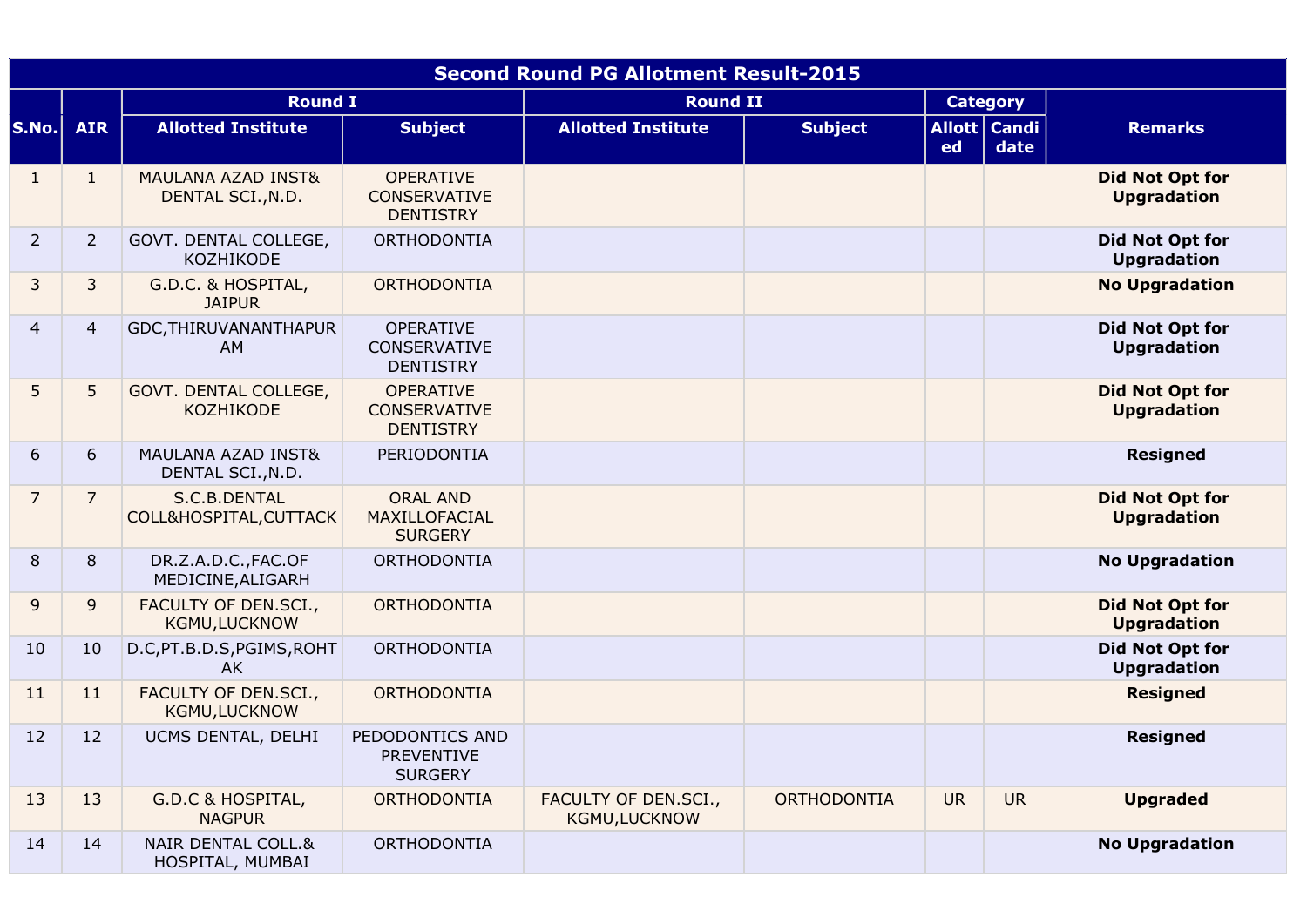|       | <b>Second Round PG Allotment Result-2015</b> |                                                   |                                                             |                                         |                                                             |           |                        |                                              |  |  |  |
|-------|----------------------------------------------|---------------------------------------------------|-------------------------------------------------------------|-----------------------------------------|-------------------------------------------------------------|-----------|------------------------|----------------------------------------------|--|--|--|
|       |                                              | <b>Round I</b>                                    |                                                             | <b>Round II</b>                         |                                                             |           | <b>Category</b>        |                                              |  |  |  |
| S.No. | <b>AIR</b>                                   | <b>Allotted Institute</b>                         | <b>Subject</b>                                              | <b>Allotted Institute</b>               | <b>Subject</b>                                              | ed        | Allott   Candi<br>date | <b>Remarks</b>                               |  |  |  |
| 15    | 15                                           | GDC, THIRUVANANTHAPUR<br><b>AM</b>                | <b>PROSTHETICS</b>                                          |                                         |                                                             |           |                        | <b>No Upgradation</b>                        |  |  |  |
| 16    | 16                                           | D.C, PT.B.D.S, PGIMS, ROHT<br>AK.                 | <b>OPERATIVE</b><br>CONSERVATIVE<br><b>DENTISTRY</b>        | MAULANA AZAD INST&<br>DENTAL SCI., N.D. | PERIODONTIA                                                 | <b>UR</b> | <b>UR</b>              | <b>Upgraded</b>                              |  |  |  |
| 17    | 17                                           | FACULTY OF DEN.SCI.,<br><b>KGMU,LUCKNOW</b>       | <b>OPERATIVE</b><br><b>CONSERVATIVE</b><br><b>DENTISTRY</b> |                                         |                                                             |           |                        | <b>Did Not Opt for</b><br><b>Upgradation</b> |  |  |  |
| 18    | 18                                           | GOVT.D.C.& RESEARCH.<br>INS., BANGALORE           | <b>ORTHODONTIA</b>                                          |                                         |                                                             |           |                        | <b>Resigned</b>                              |  |  |  |
| 19    | 19                                           | FACULTY OF DEN.SCI.,<br><b>KGMU,LUCKNOW</b>       | <b>PROSTHETICS</b>                                          |                                         |                                                             |           |                        | <b>Did Not Opt for</b><br><b>Upgradation</b> |  |  |  |
| 20    | 20                                           | FACULTY OF DEN.SCI.,<br>KGMU,LUCKNOW              | <b>PROSTHETICS</b>                                          |                                         |                                                             |           |                        | <b>Did Not Opt for</b><br><b>Upgradation</b> |  |  |  |
| 21    | 21                                           | <b>NAIR DENTAL COLL.&amp;</b><br>HOSPITAL, MUMBAI | <b>ORTHODONTIA</b>                                          | D.C, PT.B.D.S, PGIMS, ROHT<br>AK        | <b>OPERATIVE</b><br><b>CONSERVATIVE</b><br><b>DENTISTRY</b> | <b>UR</b> | <b>UR</b>              | <b>Upgraded</b>                              |  |  |  |
| 22    | 22                                           | GOVT.D.C.& RESEARCH.<br>INS., BANGALORE           | <b>OPERATIVE</b><br>CONSERVATIVE<br><b>DENTISTRY</b>        | GOVT.D.C.& RESEARCH.<br>INS., BANGALORE | ORTHODONTIA                                                 | <b>UR</b> | <b>UR</b>              | <b>Upgraded</b>                              |  |  |  |
| 23    | 23                                           | GOVT. D. C. &<br>HOSP, AHMEDABAD                  | ORTHODONTIA                                                 |                                         |                                                             |           |                        | <b>No Upgradation</b>                        |  |  |  |
| 24    | 24                                           | GOVT. DENTAL COLLEGE,<br><b>KOTTAYAM</b>          | <b>ORAL AND</b><br>MAXILLOFACIAL<br><b>SURGERY</b>          |                                         |                                                             |           |                        | <b>No Upgradation</b>                        |  |  |  |
| 25    | 25                                           | GOVT. DENTAL COLLEGE,<br><b>KOTTAYAM</b>          | <b>PROSTHETICS</b>                                          |                                         |                                                             |           |                        | <b>No Upgradation</b>                        |  |  |  |
| 26    | 26                                           | G.D.C. & HOSPITAL,<br><b>JAIPUR</b>               | <b>PROSTHETICS</b>                                          |                                         |                                                             |           |                        | <b>No Upgradation</b>                        |  |  |  |
| 27    | 27                                           | D.C, PT.B.D.S, PGIMS, ROHT<br>AK.                 | <b>PROSTHETICS</b>                                          |                                         |                                                             |           |                        | <b>No Upgradation</b>                        |  |  |  |
| 28    | 28                                           | G.D.C & HOSPITAL,<br><b>MUMBAI</b>                | <b>OPERATIVE</b><br><b>CONSERVATIVE</b><br><b>DENTISTRY</b> |                                         |                                                             |           |                        | Did Not Opt for<br><b>Upgradation</b>        |  |  |  |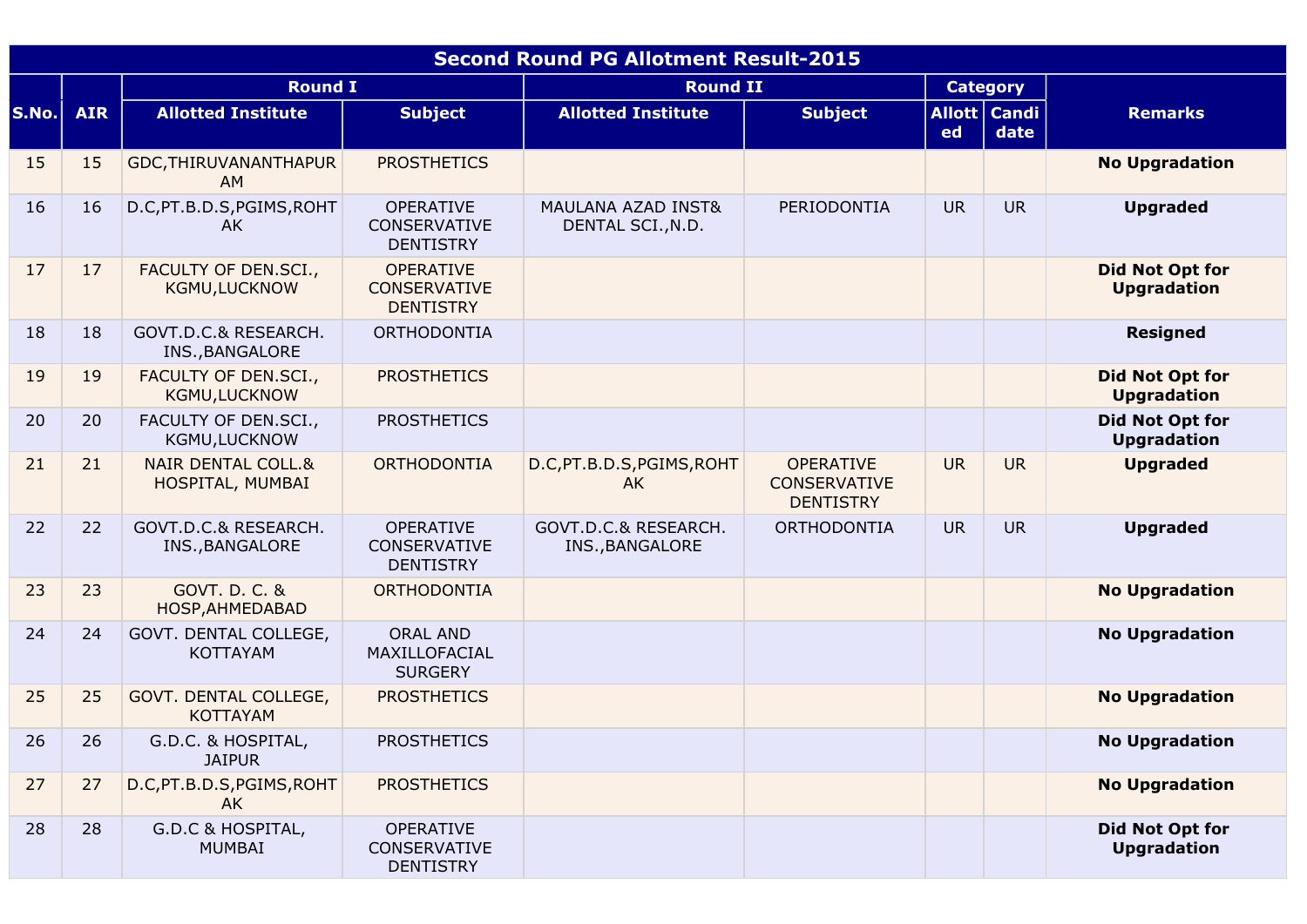|       | <b>Second Round PG Allotment Result-2015</b> |                                                    |                                                           |                                                   |                                                             |           |                        |                                              |  |  |  |
|-------|----------------------------------------------|----------------------------------------------------|-----------------------------------------------------------|---------------------------------------------------|-------------------------------------------------------------|-----------|------------------------|----------------------------------------------|--|--|--|
|       |                                              | <b>Round I</b>                                     |                                                           | <b>Round II</b>                                   |                                                             |           | <b>Category</b>        |                                              |  |  |  |
| S.No. | <b>AIR</b>                                   | <b>Allotted Institute</b>                          | <b>Subject</b>                                            | <b>Allotted Institute</b>                         | <b>Subject</b>                                              | ed        | Allott   Candi<br>date | <b>Remarks</b>                               |  |  |  |
| 29    | 29                                           | D.C, PT.B.D.S, PGIMS, ROHT<br>AK.                  | <b>ORAL AND</b><br>MAXILLOFACIAL<br><b>SURGERY</b>        |                                                   |                                                             |           |                        | <b>Did Not Opt for</b><br><b>Upgradation</b> |  |  |  |
| 30    | 30                                           | <b>GOA DENTAL COLLEGE &amp;</b><br><b>HOSPITAL</b> | ORTHODONTIA                                               |                                                   |                                                             |           |                        | <b>No Upgradation</b>                        |  |  |  |
| 31    | 31                                           | FACULTY OF DEN.SCI.,<br>KGMU,LUCKNOW               | <b>ORAL AND</b><br>MAXILLOFACIAL<br><b>SURGERY</b>        |                                                   |                                                             |           |                        | <b>Did Not Opt for</b><br><b>Upgradation</b> |  |  |  |
| 32    | 32                                           | MAULANA AZAD INST&<br>DENTAL SCI., N.D.            | <b>PROSTHETICS</b>                                        |                                                   |                                                             |           |                        | <b>Did Not Opt for</b><br><b>Upgradation</b> |  |  |  |
| 33    | 33                                           | GDC, THIRUVANANTHAPUR<br>AM                        | <b>ORAL AND</b><br><b>MAXILLOFACIAL</b><br><b>SURGERY</b> |                                                   |                                                             |           |                        | <b>Resigned</b>                              |  |  |  |
| 34    | 34                                           | PB GOVT DENTAL COLL &<br>HOSP, AMRITSAR            | <b>OPERATIVE</b><br>CONSERVATIVE<br><b>DENTISTRY</b>      | <b>NAIR DENTAL COLL.&amp;</b><br>HOSPITAL, MUMBAI | <b>ORTHODONTIA</b>                                          | <b>UR</b> | <b>OBC</b>             | <b>Upgraded</b>                              |  |  |  |
| 35    | 35                                           | <b>DR.R.A.D.C &amp;</b><br>HOSP., KOLKATA          | ORTHODONTIA                                               |                                                   |                                                             |           |                        | <b>No Upgradation</b>                        |  |  |  |
| 36    | 36                                           | GOVT.D.C.& RESEARCH.<br>INS., BANGALORE            | <b>ORAL AND</b><br>MAXILLOFACIAL<br><b>SURGERY</b>        |                                                   |                                                             |           |                        | <b>No Upgradation</b>                        |  |  |  |
| 37    | 37                                           | MAULANA AZAD INST&<br>DENTAL SCI., N.D.            | ORTHODONTIA                                               |                                                   |                                                             |           |                        | <b>No Upgradation</b>                        |  |  |  |
| 38    | 38                                           | D.C, PT.B.D.S, PGIMS, ROHT<br>AK                   | <b>PROSTHETICS</b>                                        |                                                   |                                                             |           |                        | <b>No Upgradation</b>                        |  |  |  |
| 39    | 39                                           | T.N. GOVT. DENTAL<br><b>COLLEGE, CHENNAI</b>       | ORTHODONTIA                                               |                                                   |                                                             |           |                        | <b>Did Not Opt for</b><br><b>Upgradation</b> |  |  |  |
| 40    | 40                                           | <b>DR.R.A.D.C &amp;</b><br>HOSP., KOLKATA          | ORTHODONTIA                                               | G.D.C & HOSPITAL,<br><b>NAGPUR</b>                | ORTHODONTIA                                                 | <b>UR</b> | <b>UR</b>              | <b>Upgraded</b>                              |  |  |  |
| 41    | 41                                           | FACULTY OF DEN.SCI.,<br>KGMU,LUCKNOW               | PEDODONTICS AND<br><b>PREVENTIVE</b><br><b>SURGERY</b>    | PB GOVT DENTAL COLL &<br>HOSP, AMRITSAR           | <b>OPERATIVE</b><br><b>CONSERVATIVE</b><br><b>DENTISTRY</b> | <b>UR</b> | <b>UR</b>              | <b>Upgraded</b>                              |  |  |  |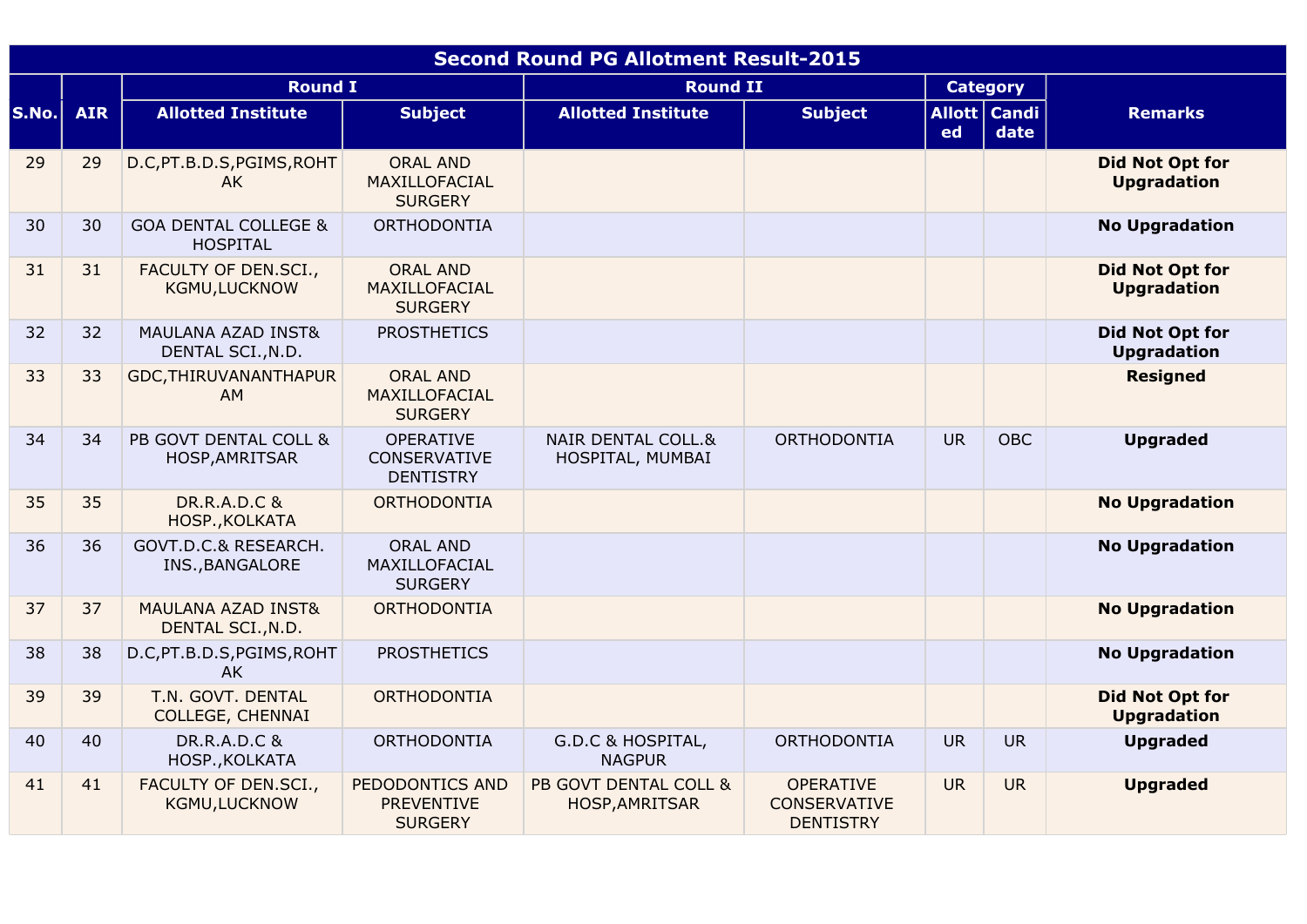|       | <b>Second Round PG Allotment Result-2015</b> |                                                    |                                                             |                                       |                                                        |           |                        |                                              |  |  |  |
|-------|----------------------------------------------|----------------------------------------------------|-------------------------------------------------------------|---------------------------------------|--------------------------------------------------------|-----------|------------------------|----------------------------------------------|--|--|--|
|       |                                              | <b>Round I</b>                                     |                                                             | <b>Round II</b>                       |                                                        |           | <b>Category</b>        |                                              |  |  |  |
| S.No. | <b>AIR</b>                                   | <b>Allotted Institute</b>                          | <b>Subject</b>                                              | <b>Allotted Institute</b>             | <b>Subject</b>                                         | ed        | Allott   Candi<br>date | <b>Remarks</b>                               |  |  |  |
| 42    | 42                                           | D.C, PT.B.D.S, PGIMS, ROHT<br>AK.                  | PEDODONTICS AND<br><b>PREVENTIVE</b><br><b>SURGERY</b>      |                                       |                                                        |           |                        | <b>Resigned</b>                              |  |  |  |
| 43    | 43                                           | T.N. GOVT. DENTAL<br><b>COLLEGE, CHENNAI</b>       | <b>OPERATIVE</b><br><b>CONSERVATIVE</b><br><b>DENTISTRY</b> |                                       |                                                        |           |                        | <b>Did Not Opt for</b><br><b>Upgradation</b> |  |  |  |
| 44    | 44                                           | DR.Z.A.D.C., FAC.OF<br>MEDICINE, ALIGARH           | <b>ORAL AND</b><br>MAXILLOFACIAL<br><b>SURGERY</b>          | FACULTY OF DEN.SCI.,<br>KGMU, LUCKNOW | PEDODONTICS AND<br><b>PREVENTIVE</b><br><b>SURGERY</b> | <b>UR</b> | <b>UR</b>              | <b>Upgraded</b>                              |  |  |  |
| 45    | 45                                           | GOVT. DENTAL COLLEGE,<br><b>KOZHIKODE</b>          | PEDODONTICS AND<br><b>PREVENTIVE</b><br><b>SURGERY</b>      |                                       |                                                        |           |                        | <b>No Upgradation</b>                        |  |  |  |
| 46    | 46                                           | <b>G.D.C &amp; HOSPITAL,</b><br><b>MUMBAI</b>      | <b>OPERATIVE</b><br><b>CONSERVATIVE</b><br><b>DENTISTRY</b> |                                       |                                                        |           |                        | <b>No Upgradation</b>                        |  |  |  |
| 47    | 47                                           | T.N. GOVT. DENTAL<br><b>COLLEGE, CHENNAI</b>       | <b>ORAL AND</b><br>MAXILLOFACIAL<br><b>SURGERY</b>          |                                       |                                                        |           |                        | <b>No Upgradation</b>                        |  |  |  |
| 48    | 48                                           | GOVT. D. C. &<br>HOSP, AHMEDABAD                   | <b>PROSTHETICS</b>                                          |                                       |                                                        |           |                        | <b>No Upgradation</b>                        |  |  |  |
| 49    | 49                                           | <b>NAIR DENTAL COLL.&amp;</b><br>HOSPITAL, MUMBAI  | <b>OPERATIVE</b><br><b>CONSERVATIVE</b><br><b>DENTISTRY</b> |                                       |                                                        |           |                        | <b>No Upgradation</b>                        |  |  |  |
| 50    | 50                                           | MAULANA AZAD INST&<br>DENTAL SCI., N.D.            | PEDODONTICS AND<br><b>PREVENTIVE</b><br><b>SURGERY</b>      |                                       |                                                        |           |                        | <b>Resigned</b>                              |  |  |  |
| 51    | 51                                           | T.N. GOVT. DENTAL<br><b>COLLEGE, CHENNAI</b>       | <b>ORTHODONTIA</b>                                          |                                       |                                                        |           |                        | <b>Did Not Opt for</b><br><b>Upgradation</b> |  |  |  |
| 52    | 52                                           | T.N. GOVT. DENTAL<br>COLLEGE, CHENNAI              | <b>ORTHODONTIA</b>                                          |                                       |                                                        |           |                        | <b>Did Not Opt for</b><br><b>Upgradation</b> |  |  |  |
| 53    | 53                                           | <b>MAULANA AZAD INST&amp;</b><br>DENTAL SCI., N.D. | <b>ORAL AND</b><br>MAXILLOFACIAL<br><b>SURGERY</b>          |                                       |                                                        |           |                        | <b>Resigned</b>                              |  |  |  |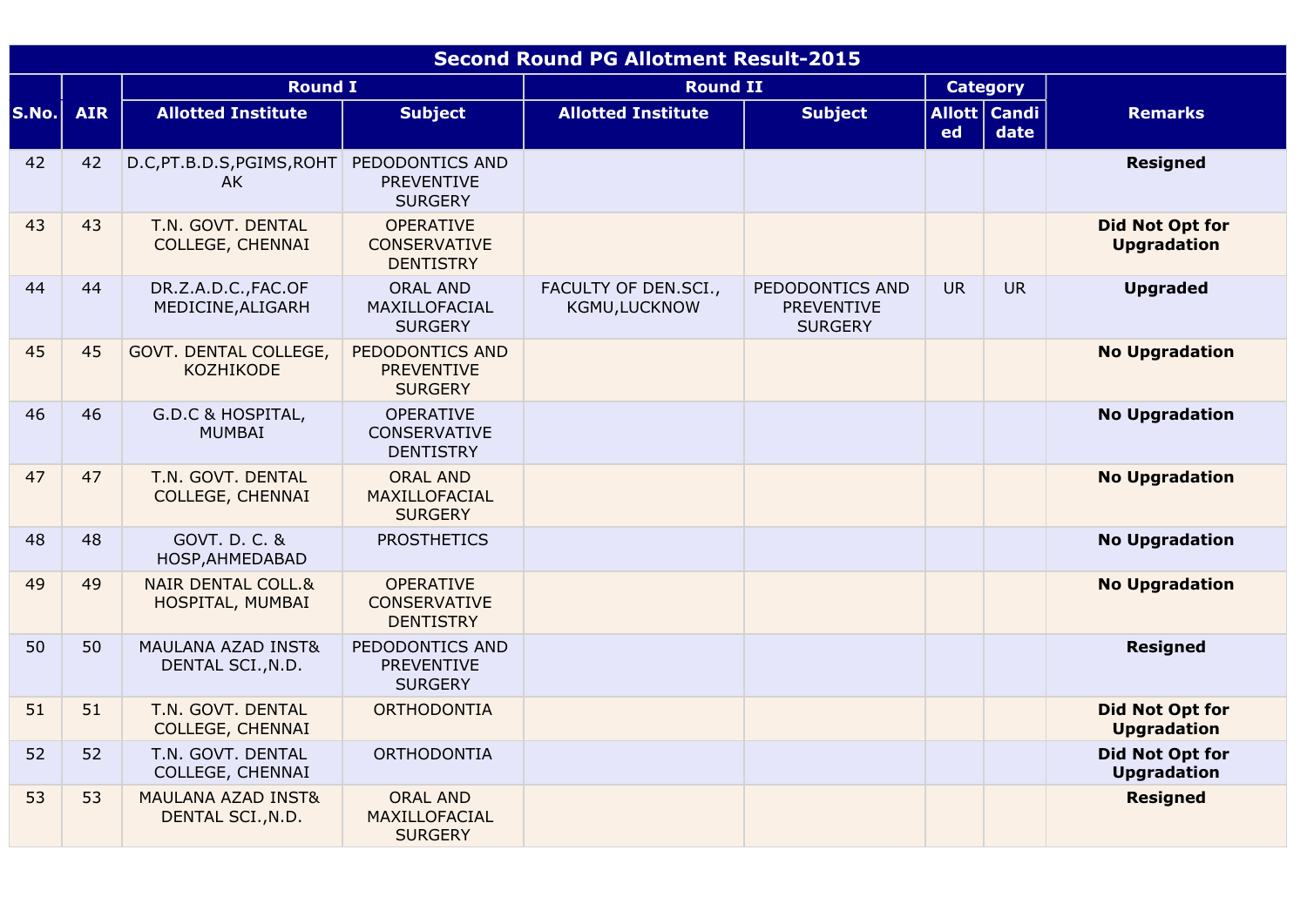|       | <b>Second Round PG Allotment Result-2015</b> |                                                   |                                                             |                                          |                                                        |                 |                        |                                              |  |  |  |
|-------|----------------------------------------------|---------------------------------------------------|-------------------------------------------------------------|------------------------------------------|--------------------------------------------------------|-----------------|------------------------|----------------------------------------------|--|--|--|
|       |                                              | <b>Round I</b>                                    |                                                             | <b>Round II</b>                          |                                                        | <b>Category</b> |                        |                                              |  |  |  |
| S.No. | <b>AIR</b>                                   | <b>Allotted Institute</b>                         | <b>Subject</b>                                              | <b>Allotted Institute</b>                | <b>Subject</b>                                         | ed              | Allott   Candi<br>date | <b>Remarks</b>                               |  |  |  |
| 54    | 54                                           | <b>NAIR DENTAL COLL.&amp;</b><br>HOSPITAL, MUMBAI | <b>ORAL AND</b><br>MAXILLOFACIAL<br><b>SURGERY</b>          |                                          |                                                        |                 |                        | <b>No Upgradation</b>                        |  |  |  |
| 55    | 55                                           | D.C, PT.B.D.S, PGIMS, ROHT<br>AK.                 | PEDODONTICS AND<br><b>PREVENTIVE</b><br><b>SURGERY</b>      |                                          |                                                        |                 |                        | <b>Resigned</b>                              |  |  |  |
| 56    | 56                                           | <b>GOVT COLLEGE OF</b><br>DENTISTRY, INDORE       | <b>PROSTHETICS</b>                                          |                                          |                                                        |                 |                        | <b>No Upgradation</b>                        |  |  |  |
| 57    | 57                                           | GOVT. D. C. &<br>HOSP, AHMEDABAD                  | <b>OPERATIVE</b><br><b>CONSERVATIVE</b><br><b>DENTISTRY</b> |                                          |                                                        |                 |                        | <b>No Upgradation</b>                        |  |  |  |
| 58    | 58                                           | <b>G.D.C &amp; HOSPITAL,</b><br><b>NAGPUR</b>     | <b>ORAL AND</b><br>MAXILLOFACIAL<br><b>SURGERY</b>          | DR.Z.A.D.C., FAC.OF<br>MEDICINE, ALIGARH | <b>ORAL AND</b><br>MAXILLOFACIAL<br><b>SURGERY</b>     | <b>UR</b>       | <b>UR</b>              | <b>Upgraded</b>                              |  |  |  |
| 59    | 59                                           | GDC, THIRUVANANTHAPUR<br>AM                       | PEDODONTICS AND<br><b>PREVENTIVE</b><br><b>SURGERY</b>      |                                          |                                                        |                 |                        | <b>No Upgradation</b>                        |  |  |  |
| 60    | 60                                           | T.N. GOVT. DENTAL<br>COLLEGE, CHENNAI             | <b>OPERATIVE</b><br>CONSERVATIVE<br><b>DENTISTRY</b>        |                                          |                                                        |                 |                        | <b>No Upgradation</b>                        |  |  |  |
| 61    | 61                                           | PB GOVT DENTAL COLL &<br>HOSP, AMRITSAR           | PEDODONTICS AND<br><b>PREVENTIVE</b><br><b>SURGERY</b>      | UCMS DENTAL, DELHI                       | PEDODONTICS AND<br><b>PREVENTIVE</b><br><b>SURGERY</b> | <b>UR</b>       | <b>UR</b>              | <b>Upgraded</b>                              |  |  |  |
| 62    | 62                                           | G.D.C. & HOSPITAL,<br><b>JAIPUR</b>               | PEDODONTICS AND<br><b>PREVENTIVE</b><br><b>SURGERY</b>      | MAULANA AZAD INST&<br>DENTAL SCI., N.D.  | PEDODONTICS AND<br><b>PREVENTIVE</b><br><b>SURGERY</b> | <b>OBC</b>      | <b>OBC</b>             | <b>Upgraded</b>                              |  |  |  |
| 63    | 63                                           | <b>G.D.C &amp; HOSPITAL,</b><br><b>MUMBAI</b>     | <b>PROSTHETICS</b>                                          |                                          |                                                        |                 |                        | <b>No Upgradation</b>                        |  |  |  |
| 64    | 64                                           | <b>DR.R.A.D.C &amp;</b><br>HOSP., KOLKATA         | <b>PROSTHETICS</b>                                          |                                          |                                                        |                 |                        | <b>Did Not Opt for</b><br><b>Upgradation</b> |  |  |  |
| 65    | 65                                           | <b>NAIR DENTAL COLL.&amp;</b><br>HOSPITAL, MUMBAI | <b>ORAL AND</b><br>MAXILLOFACIAL<br><b>SURGERY</b>          |                                          |                                                        |                 |                        | <b>Did Not Opt for</b><br><b>Upgradation</b> |  |  |  |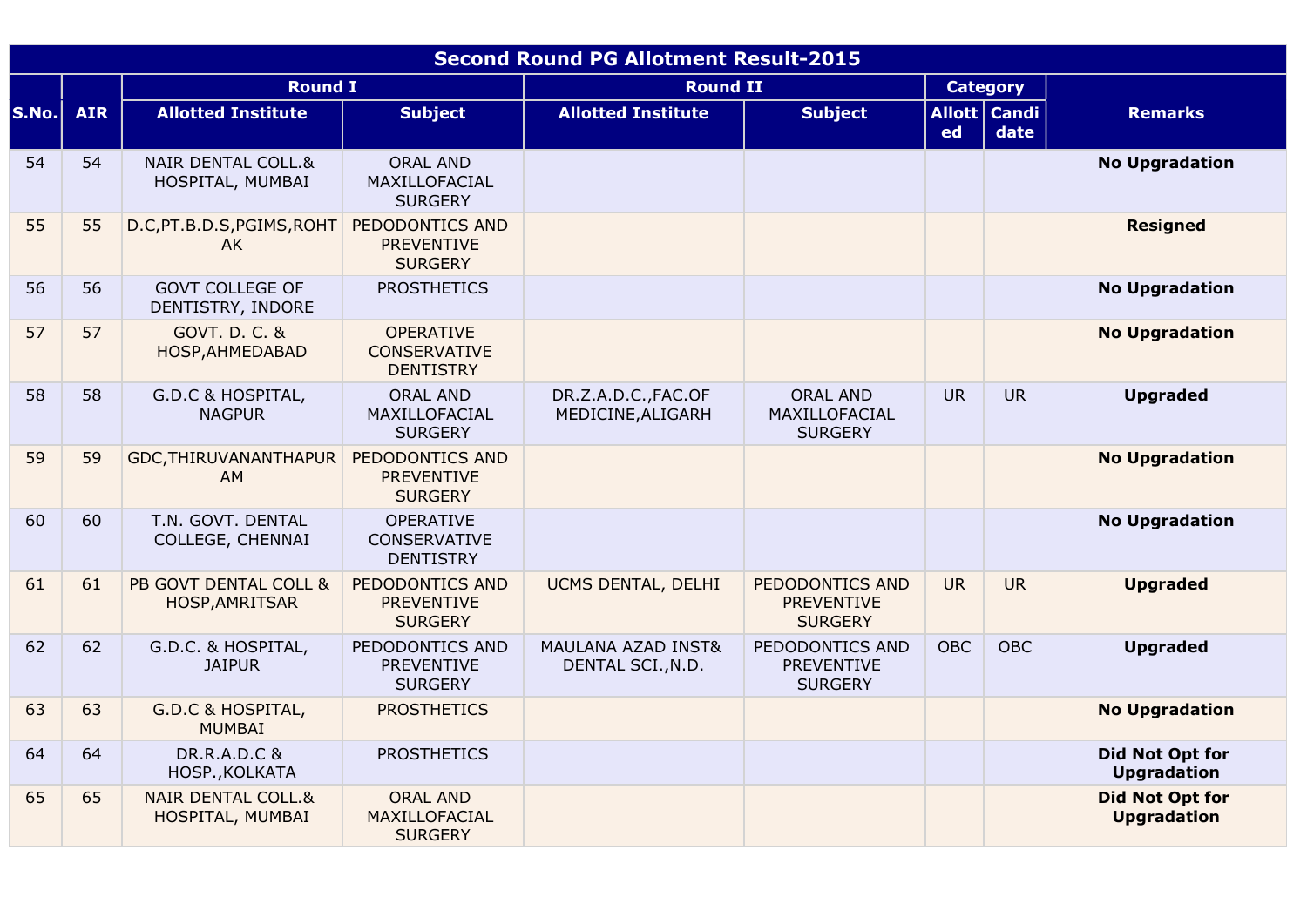|       | <b>Second Round PG Allotment Result-2015</b> |                                                    |                                                             |                                         |                                                        |            |                        |                                              |  |  |  |
|-------|----------------------------------------------|----------------------------------------------------|-------------------------------------------------------------|-----------------------------------------|--------------------------------------------------------|------------|------------------------|----------------------------------------------|--|--|--|
|       |                                              | <b>Round I</b>                                     |                                                             | <b>Round II</b>                         |                                                        |            | <b>Category</b>        |                                              |  |  |  |
| S.No. | <b>AIR</b>                                   | <b>Allotted Institute</b>                          | <b>Subject</b>                                              | <b>Allotted Institute</b>               | <b>Subject</b>                                         | ed         | Allott   Candi<br>date | <b>Remarks</b>                               |  |  |  |
| 66    | 66                                           | GOVT. D. C. &<br>HOSP, AHMEDABAD                   | <b>OPERATIVE</b><br>CONSERVATIVE<br><b>DENTISTRY</b>        |                                         |                                                        |            |                        | <b>No Upgradation</b>                        |  |  |  |
| 67    | 67                                           | G.D.C. & HOSPITAL,<br><b>JAIPUR</b>                | PERIODONTIA                                                 |                                         |                                                        |            |                        | <b>Resigned</b>                              |  |  |  |
| 68    | 68                                           | <b>GOA DENTAL COLLEGE &amp;</b><br><b>HOSPITAL</b> | <b>ORAL AND</b><br>MAXILLOFACIAL<br><b>SURGERY</b>          | MAULANA AZAD INST&<br>DENTAL SCI., N.D. | <b>ORAL AND</b><br>MAXILLOFACIAL<br><b>SURGERY</b>     | <b>OBC</b> | OBC                    | <b>Upgraded</b>                              |  |  |  |
| 69    | 69                                           | D.C, PT.B.D.S, PGIMS, ROHT<br>AK.                  | PREVENTIVE AND<br><b>SOCIAL DENTISTRY</b>                   | D.C, PT.B.D.S, PGIMS, ROHT<br>AK.       | PEDODONTICS AND<br><b>PREVENTIVE</b><br><b>SURGERY</b> | <b>UR</b>  | <b>UR</b>              | <b>Upgraded</b>                              |  |  |  |
| 70    | 70                                           | <b>NAIR DENTAL COLL.&amp;</b><br>HOSPITAL, MUMBAI  | PEDODONTICS AND<br><b>PREVENTIVE</b><br><b>SURGERY</b>      |                                         |                                                        |            |                        | <b>No Upgradation</b>                        |  |  |  |
| 71    | 71                                           | GOVT.D.C.& RESEARCH.<br>INS., BANGALORE            | <b>PROSTHETICS</b>                                          |                                         |                                                        |            |                        | <b>No Upgradation</b>                        |  |  |  |
| 72    | 72                                           | GOVT. D. C. &<br>HOSP, AHMEDABAD                   | <b>OPERATIVE</b><br>CONSERVATIVE<br><b>DENTISTRY</b>        |                                         |                                                        |            |                        | <b>No Upgradation</b>                        |  |  |  |
| 73    | 73                                           | <b>DR.R.A.D.C &amp;</b><br>HOSP., KOLKATA          | <b>OPERATIVE</b><br><b>CONSERVATIVE</b><br><b>DENTISTRY</b> |                                         |                                                        |            |                        | <b>Did Not Opt for</b><br><b>Upgradation</b> |  |  |  |
| 74    | 74                                           | D.C, PT.B.D.S, PGIMS, ROHT<br>AK                   | PERIODONTIA                                                 |                                         |                                                        |            |                        | Did Not Opt for<br><b>Upgradation</b>        |  |  |  |
| 75    | 75                                           | GOVT. D. C. &<br>HOSP, AHMEDABAD                   | PEDODONTICS AND<br><b>PREVENTIVE</b><br><b>SURGERY</b>      |                                         |                                                        |            |                        | <b>Resigned</b>                              |  |  |  |
| 76    | 76                                           | <b>MAULANA AZAD INST&amp;</b><br>DENTAL SCI., N.D. | PREVENTIVE AND<br>SOCIAL DENTISTRY                          | GOVT.D.C.& RESEARCH.<br>INS., BANGALORE | OPERATIVE<br>CONSERVATIVE<br><b>DENTISTRY</b>          | <b>UR</b>  | <b>UR</b>              | <b>Upgraded</b>                              |  |  |  |
| 77    | 77                                           | GDC, THIRUVANANTHAPUR<br>AM                        | <b>PROSTHETICS</b>                                          |                                         |                                                        |            |                        | <b>Resigned</b>                              |  |  |  |
| 78    | 78                                           | G.D.C & HOSPITAL,<br><b>MUMBAI</b>                 | <b>PROSTHETICS</b>                                          |                                         |                                                        |            |                        | Did Not Opt for<br><b>Upgradation</b>        |  |  |  |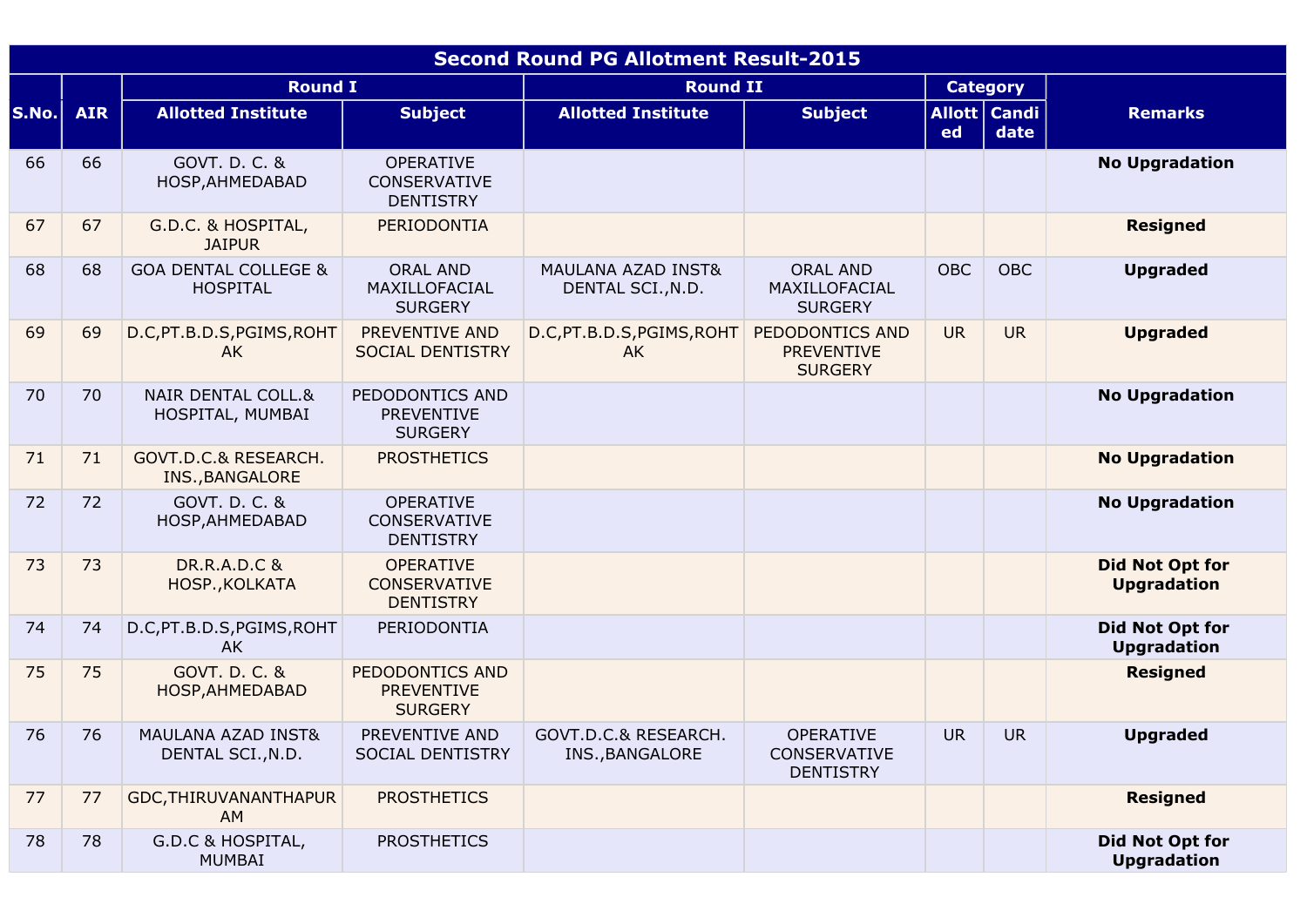|       | <b>Second Round PG Allotment Result-2015</b> |                                                    |                                                             |                                           |                                                        |           |                        |                                       |  |  |  |
|-------|----------------------------------------------|----------------------------------------------------|-------------------------------------------------------------|-------------------------------------------|--------------------------------------------------------|-----------|------------------------|---------------------------------------|--|--|--|
|       |                                              | <b>Round I</b>                                     |                                                             | <b>Round II</b>                           |                                                        |           | <b>Category</b>        |                                       |  |  |  |
| S.No. | <b>AIR</b>                                   | <b>Allotted Institute</b>                          | <b>Subject</b>                                              | <b>Allotted Institute</b>                 | <b>Subject</b>                                         | ed        | Allott   Candi<br>date | <b>Remarks</b>                        |  |  |  |
| 79    | 79                                           | <b>GOA DENTAL COLLEGE &amp;</b><br><b>HOSPITAL</b> | <b>PROSTHETICS</b>                                          |                                           |                                                        |           |                        | <b>No Upgradation</b>                 |  |  |  |
| 80    | 80                                           | <b>REGIONAL DENTAL</b><br>COLLEGE, GUWAHATI        | <b>ORAL AND</b><br>MAXILLOFACIAL<br><b>SURGERY</b>          |                                           |                                                        |           |                        | <b>No Upgradation</b>                 |  |  |  |
| 81    | 81                                           | PB GOVT DENTAL COLL &<br>HOSP, AMRITSAR            | <b>ORAL AND</b><br>MAXILLOFACIAL<br><b>SURGERY</b>          |                                           |                                                        |           |                        | <b>No Upgradation</b>                 |  |  |  |
| 82    | 82                                           | G.D.C. & HOSPITAL,<br>AURANGABAD                   | <b>OPERATIVE</b><br><b>CONSERVATIVE</b><br><b>DENTISTRY</b> |                                           |                                                        |           |                        | <b>Resigned</b>                       |  |  |  |
| 83    | 83                                           | GOVT. DENTAL COLLEGE,<br><b>KOZHIKODE</b>          | PERIODONTIA                                                 |                                           |                                                        |           |                        | <b>Resigned</b>                       |  |  |  |
| 84    | 84                                           | PB GOVT DENTAL COLL &<br>HOSP, AMRITSAR            | <b>ORAL AND</b><br>MAXILLOFACIAL<br><b>SURGERY</b>          | D.C, PT.B.D.S, PGIMS, ROHT<br><b>AK</b>   | PEDODONTICS AND<br><b>PREVENTIVE</b><br><b>SURGERY</b> | <b>UR</b> | <b>OBC</b>             | <b>Upgraded</b>                       |  |  |  |
| 85    | 85                                           | H.P.G.D.C. & HOSP.,<br><b>SHIMLA</b>               | <b>OPERATIVE</b><br><b>CONSERVATIVE</b><br><b>DENTISTRY</b> |                                           |                                                        |           |                        | <b>No Upgradation</b>                 |  |  |  |
| 86    | 86                                           | MGPGI OF DENTAL<br>SCIENCES, PUDUCHERRY            | <b>OPERATIVE</b><br><b>CONSERVATIVE</b><br><b>DENTISTRY</b> |                                           |                                                        |           |                        | Did Not Opt for<br><b>Upgradation</b> |  |  |  |
| 87    | 87                                           | <b>DR.R.A.D.C &amp;</b><br>HOSP., KOLKATA          | <b>PROSTHETICS</b>                                          | <b>DR.R.A.D.C &amp;</b><br>HOSP., KOLKATA | <b>ORTHODONTIA</b>                                     | <b>UR</b> | <b>OBC</b>             | <b>Upgraded</b>                       |  |  |  |
| 88    | 88                                           | GDC, THIRUVANANTHAPUR<br>AM                        | <b>ORAL AND</b><br>MAXILLOFACIAL<br><b>SURGERY</b>          |                                           |                                                        |           |                        | <b>Resigned</b>                       |  |  |  |
| 89    | 89                                           | PB GOVT DENTAL COLL &<br>HOSP, AMRITSAR            | <b>PROSTHETICS</b>                                          |                                           |                                                        |           |                        | <b>No Upgradation</b>                 |  |  |  |
| 90    | 90                                           | GOVT.D.C.& RESEARCH.<br>INS., BANGALORE            | PEDODONTICS AND<br><b>PREVENTIVE</b><br><b>SURGERY</b>      |                                           |                                                        |           |                        | <b>No Upgradation</b>                 |  |  |  |
| 91    | 91                                           | T.N. GOVT. DENTAL<br>COLLEGE, CHENNAI              | <b>PROSTHETICS</b>                                          | GDC, THIRUVANANTHAPUR<br>AM               | <b>PROSTHETICS</b>                                     | <b>UR</b> | <b>UR</b>              | <b>Upgraded</b>                       |  |  |  |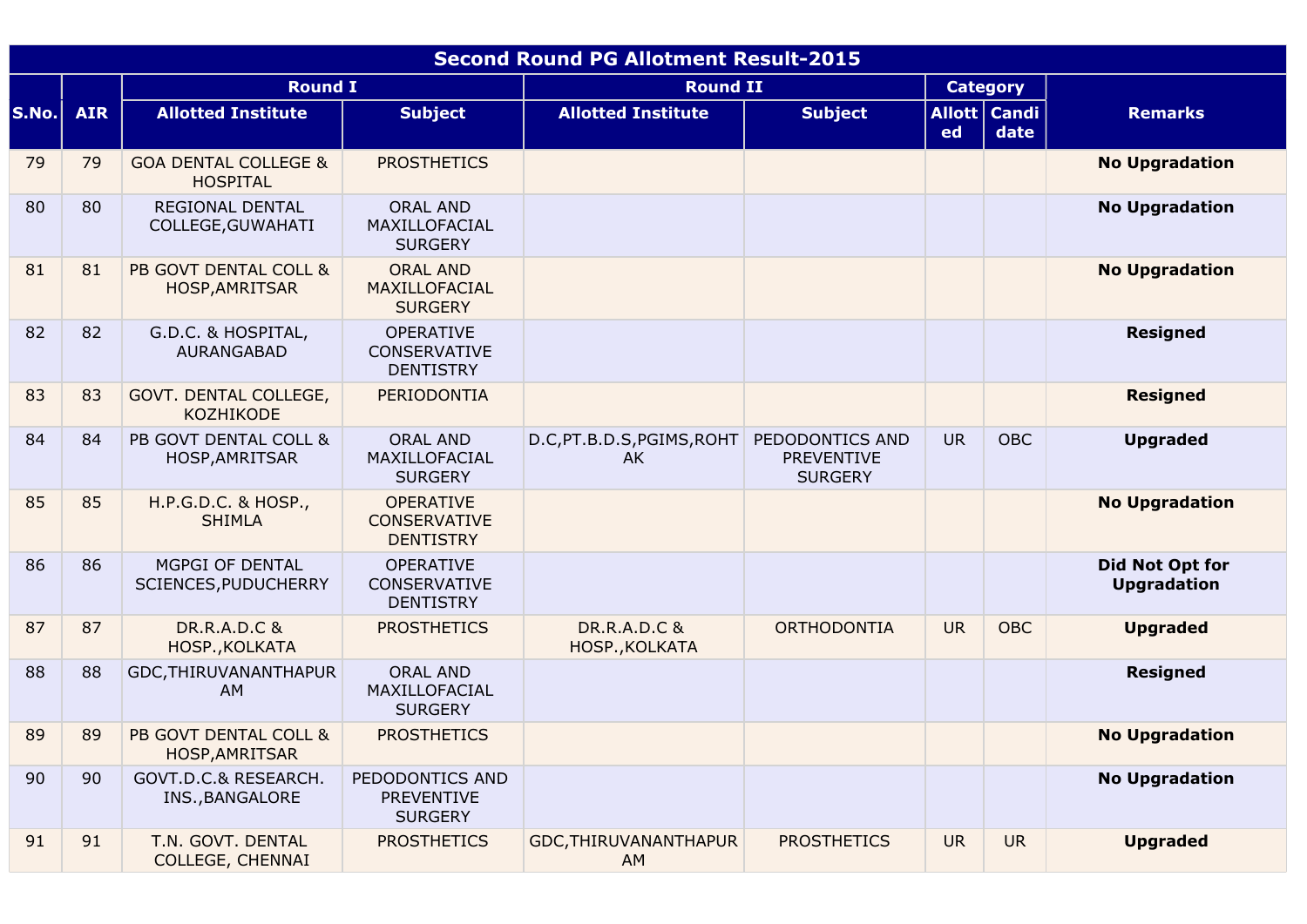|       | <b>Second Round PG Allotment Result-2015</b> |                                                    |                                                        |                                         |                                                        |           |                        |                                              |  |  |  |
|-------|----------------------------------------------|----------------------------------------------------|--------------------------------------------------------|-----------------------------------------|--------------------------------------------------------|-----------|------------------------|----------------------------------------------|--|--|--|
|       |                                              | <b>Round I</b>                                     |                                                        | <b>Round II</b>                         |                                                        |           | <b>Category</b>        |                                              |  |  |  |
| S.No. | <b>AIR</b>                                   | <b>Allotted Institute</b>                          | <b>Subject</b>                                         | <b>Allotted Institute</b>               | <b>Subject</b>                                         | ed        | Allott   Candi<br>date | <b>Remarks</b>                               |  |  |  |
| 92    | 92                                           | GOVT. D. C. &<br>HOSP, AHMEDABAD                   | <b>ORAL AND</b><br>MAXILLOFACIAL<br><b>SURGERY</b>     | G.D.C & HOSPITAL,<br><b>NAGPUR</b>      | <b>ORAL AND</b><br>MAXILLOFACIAL<br><b>SURGERY</b>     | <b>UR</b> | <b>UR</b>              | <b>Upgraded</b>                              |  |  |  |
| 93    | 93                                           | <b>GOVT COLLEGE OF</b><br>DENTISTRY, INDORE        | <b>PROSTHETICS</b>                                     | G.D.C. & HOSPITAL,<br><b>JAIPUR</b>     | PEDODONTICS AND<br><b>PREVENTIVE</b><br><b>SURGERY</b> | <b>UR</b> | <b>UR</b>              | <b>Upgraded</b>                              |  |  |  |
| 94    | 94                                           | GDC, THIRUVANANTHAPUR<br>AM                        | PERIODONTIA                                            |                                         |                                                        |           |                        | <b>No Upgradation</b>                        |  |  |  |
| 95    | 95                                           | <b>NAIR DENTAL COLL.&amp;</b><br>HOSPITAL, MUMBAI  | <b>PROSTHETICS</b>                                     |                                         |                                                        |           |                        | <b>Resigned</b>                              |  |  |  |
| 96    | 96                                           | G.D.C. & HOSPITAL,<br><b>AURANGABAD</b>            | <b>PROSTHETICS</b>                                     | G.D.C. & HOSPITAL,<br>AURANGABAD        | <b>OPERATIVE</b><br>CONSERVATIVE<br><b>DENTISTRY</b>   | <b>UR</b> | <b>UR</b>              | <b>Upgraded</b>                              |  |  |  |
| 97    | 97                                           | GOVT.D.C. & HOSPITAL,<br><b>PATIALA</b>            | PEDODONTICS AND<br><b>PREVENTIVE</b><br><b>SURGERY</b> |                                         |                                                        |           |                        | <b>Resigned</b>                              |  |  |  |
| 98    | 98                                           | T.N. GOVT. DENTAL<br>COLLEGE, CHENNAI              | <b>ORAL AND</b><br>MAXILLOFACIAL<br><b>SURGERY</b>     |                                         |                                                        |           |                        | <b>Did Not Opt for</b><br><b>Upgradation</b> |  |  |  |
| 99    | 99                                           | GOVT. D. C. &<br>HOSP, AHMEDABAD                   | <b>ORAL AND</b><br>MAXILLOFACIAL<br><b>SURGERY</b>     | PB GOVT DENTAL COLL &<br>HOSP, AMRITSAR | <b>ORAL AND</b><br>MAXILLOFACIAL<br><b>SURGERY</b>     | <b>UR</b> | <b>OBC</b>             | <b>Upgraded</b>                              |  |  |  |
| 100   | 100                                          | GOVT. D. C. &<br>HOSP, AHMEDABAD                   | <b>PROSTHETICS</b>                                     |                                         |                                                        |           |                        | <b>No Upgradation</b>                        |  |  |  |
| 101   | 101                                          | <b>REGIONAL DENTAL</b><br><b>COLLEGE, GUWAHATI</b> | <b>ORTHODONTIA</b>                                     |                                         |                                                        |           |                        | <b>No Upgradation</b>                        |  |  |  |
| 102   | 102                                          | DR.R.A.D.C &<br>HOSP., KOLKATA                     | PEDODONTICS AND<br><b>PREVENTIVE</b><br><b>SURGERY</b> |                                         |                                                        |           |                        | <b>Resigned</b>                              |  |  |  |
| 103   | 103                                          | MGPGI OF DENTAL<br>SCIENCES, PUDUCHERRY            | <b>PROSTHETICS</b>                                     |                                         |                                                        |           |                        | <b>Did Not Opt for</b><br><b>Upgradation</b> |  |  |  |
| 104   | 104                                          | H.P.G.D.C. & HOSP.,<br><b>SHIMLA</b>               | <b>ORAL AND</b><br>MAXILLOFACIAL<br><b>SURGERY</b>     | GDC, THIRUVANANTHAPUR<br>AM             | <b>ORAL AND</b><br>MAXILLOFACIAL<br><b>SURGERY</b>     | <b>UR</b> | <b>UR</b>              | <b>Upgraded</b>                              |  |  |  |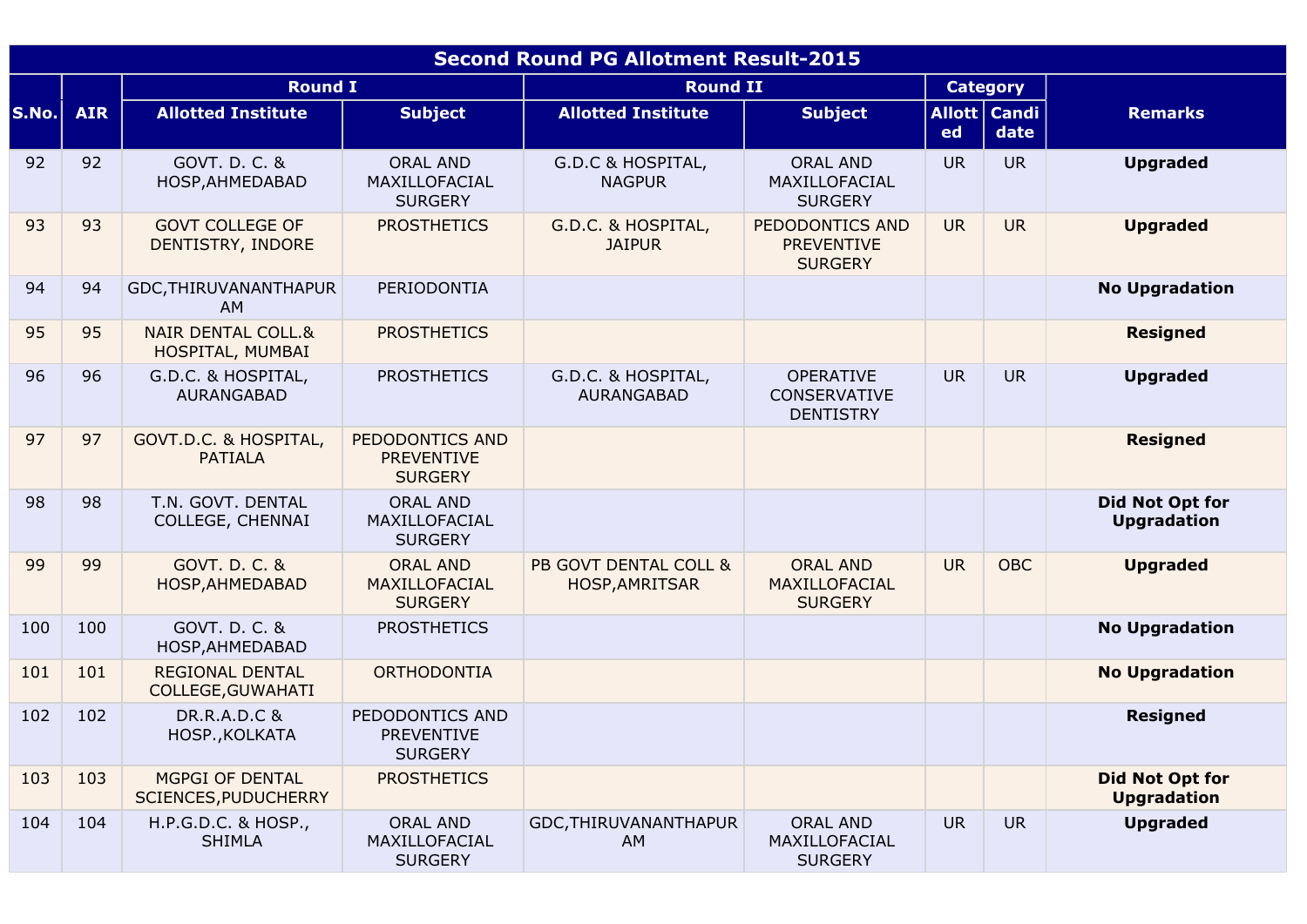|       | <b>Second Round PG Allotment Result-2015</b> |                                              |                                                             |                                                    |                                                        |           |                        |                                              |  |  |  |
|-------|----------------------------------------------|----------------------------------------------|-------------------------------------------------------------|----------------------------------------------------|--------------------------------------------------------|-----------|------------------------|----------------------------------------------|--|--|--|
|       |                                              | <b>Round I</b>                               |                                                             | <b>Round II</b>                                    |                                                        |           | <b>Category</b>        |                                              |  |  |  |
| S.No. | <b>AIR</b>                                   | <b>Allotted Institute</b>                    | <b>Subject</b>                                              | <b>Allotted Institute</b>                          | <b>Subject</b>                                         | ed        | Allott   Candi<br>date | <b>Remarks</b>                               |  |  |  |
| 105   | 105                                          | H.P.G.D.C. & HOSP.,<br><b>SHIMLA</b>         | PEDODONTICS AND<br><b>PREVENTIVE</b><br><b>SURGERY</b>      |                                                    |                                                        |           |                        | <b>Did Not Opt for</b><br><b>Upgradation</b> |  |  |  |
| 106   | 106                                          | H.P.G.D.C. & HOSP.,<br><b>SHIMLA</b>         | <b>PROSTHETICS</b>                                          |                                                    |                                                        |           |                        | Did Not Opt for<br><b>Upgradation</b>        |  |  |  |
| 107   | 107                                          | <b>REGIONAL DENTAL</b><br>COLLEGE, GUWAHATI  | <b>OPERATIVE</b><br><b>CONSERVATIVE</b><br><b>DENTISTRY</b> | <b>GOA DENTAL COLLEGE &amp;</b><br><b>HOSPITAL</b> | <b>ORAL AND</b><br>MAXILLOFACIAL<br><b>SURGERY</b>     | <b>UR</b> | <b>UR</b>              | <b>Upgraded</b>                              |  |  |  |
| 108   | 108                                          | GOVT. D. C. &<br>HOSP, AHMEDABAD             | <b>PROSTHETICS</b>                                          |                                                    |                                                        |           |                        | <b>No Upgradation</b>                        |  |  |  |
| 109   | 109                                          | T.N. GOVT. DENTAL<br><b>COLLEGE, CHENNAI</b> | <b>PROSTHETICS</b>                                          | GDC, THIRUVANANTHAPUR<br>AM                        | <b>ORAL AND</b><br>MAXILLOFACIAL<br><b>SURGERY</b>     | <b>UR</b> | <b>OBC</b>             | <b>Upgraded</b>                              |  |  |  |
| 110   | 110                                          | S.C.B.DENTAL<br>COLL&HOSPITAL, CUTTACK       | PEDODONTICS AND<br><b>PREVENTIVE</b><br><b>SURGERY</b>      | PB GOVT DENTAL COLL &<br>HOSP, AMRITSAR            | PEDODONTICS AND<br><b>PREVENTIVE</b><br><b>SURGERY</b> | <b>UR</b> | <b>UR</b>              | <b>Upgraded</b>                              |  |  |  |
| 111   | 111                                          | G.D.C. & HOSPITAL,<br>AURANGABAD             | <b>PROSTHETICS</b>                                          | <b>GOVT COLLEGE OF</b><br>DENTISTRY, INDORE        | <b>PROSTHETICS</b>                                     | <b>UR</b> | <b>UR</b>              | <b>Upgraded</b>                              |  |  |  |
| 112   | 112                                          | MAULANA AZAD INST&<br>DENTAL SCI., N.D.      | ORAL MEDICINE AND<br><b>RADIOLOGY</b>                       |                                                    |                                                        |           |                        | Did Not Opt for<br><b>Upgradation</b>        |  |  |  |
| 113   | 113                                          | GOVT.D.C.& RESEARCH.<br>INS., BANGALORE      | PREVENTIVE AND<br><b>SOCIAL DENTISTRY</b>                   | <b>DR.R.A.D.C &amp;</b><br>HOSP., KOLKATA          | <b>PROSTHETICS</b>                                     | <b>UR</b> | <b>UR</b>              | <b>Upgraded</b>                              |  |  |  |
| 114   | 116                                          | FACULTY OF DEN.SCI.,<br>KGMU, LUCKNOW        | PERIODONTIA                                                 | GOVT. D. C. &<br>HOSP, AHMEDABAD                   | PEDODONTICS AND<br><b>PREVENTIVE</b><br><b>SURGERY</b> | <b>UR</b> | <b>OBC</b>             | <b>Upgraded</b>                              |  |  |  |
| 115   | 117                                          | T.N. GOVT. DENTAL<br><b>COLLEGE, CHENNAI</b> | <b>PROSTHETICS</b>                                          | G.D.C. & HOSPITAL,<br><b>AURANGABAD</b>            | <b>PROSTHETICS</b>                                     | <b>UR</b> | <b>UR</b>              | <b>Upgraded</b>                              |  |  |  |
| 116   | 118                                          | FACULTY OF DEN.SCI.,<br>KGMU,LUCKNOW         | PERIODONTIA                                                 |                                                    |                                                        |           |                        | <b>Resigned</b>                              |  |  |  |
| 117   | 119                                          | <b>DR.R.A.D.C &amp;</b><br>HOSP., KOLKATA    | PERIODONTIA                                                 |                                                    |                                                        |           |                        | <b>Did Not Opt for</b><br><b>Upgradation</b> |  |  |  |
| 118   | 120                                          | NAIR DENTAL COLL.&<br>HOSPITAL, MUMBAI       | PERIODONTIA                                                 | <b>DR.R.A.D.C &amp;</b><br>HOSP., KOLKATA          | PEDODONTICS AND<br><b>PREVENTIVE</b><br><b>SURGERY</b> | <b>UR</b> | <b>UR</b>              | <b>Upgraded</b>                              |  |  |  |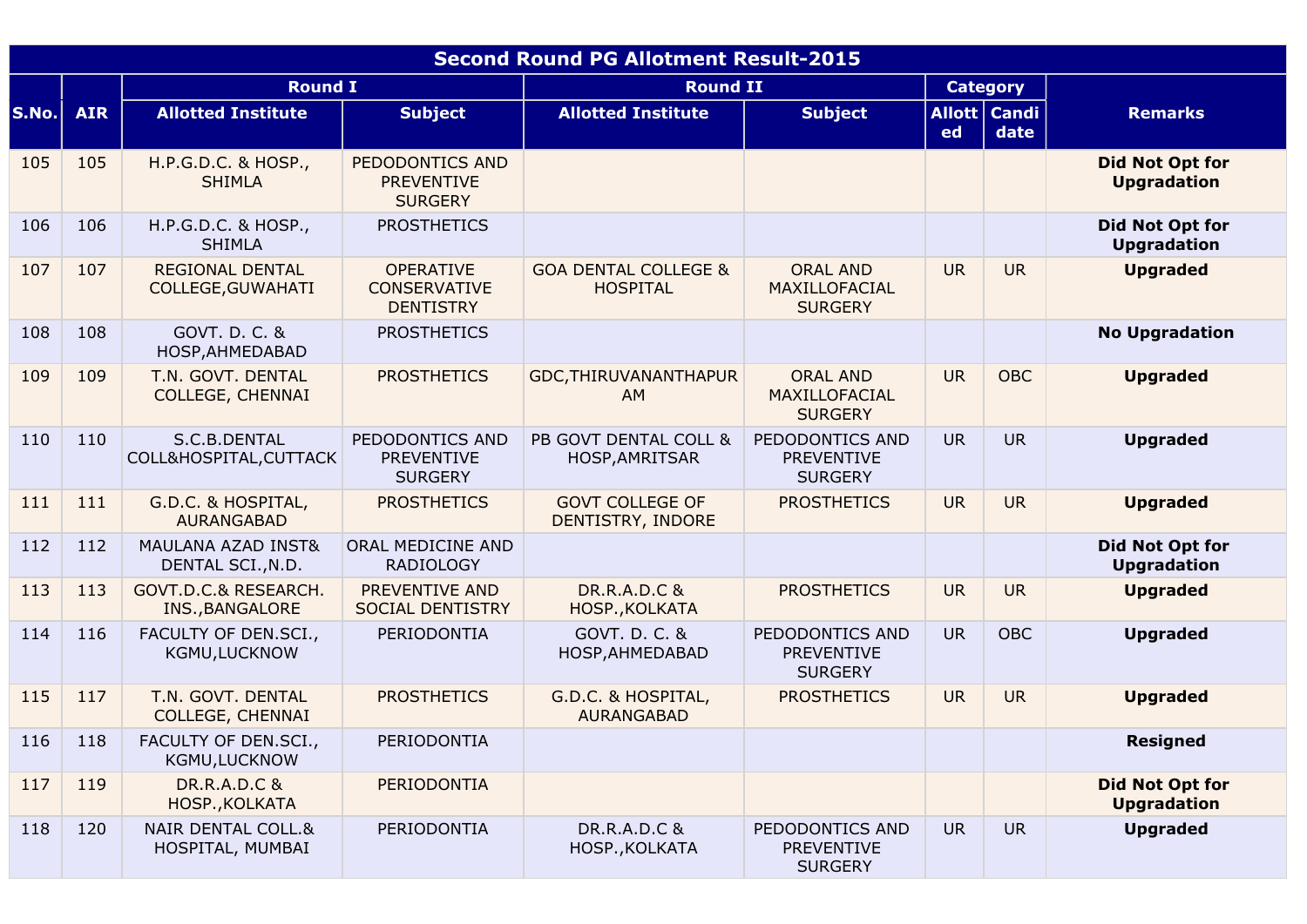|       | <b>Second Round PG Allotment Result-2015</b> |                                                                  |                                       |                                                   |                                                             |           |                        |                                       |  |  |  |
|-------|----------------------------------------------|------------------------------------------------------------------|---------------------------------------|---------------------------------------------------|-------------------------------------------------------------|-----------|------------------------|---------------------------------------|--|--|--|
|       |                                              | <b>Round I</b>                                                   |                                       | <b>Round II</b>                                   |                                                             |           | <b>Category</b>        |                                       |  |  |  |
| S.No. | <b>AIR</b>                                   | <b>Allotted Institute</b>                                        | <b>Subject</b>                        | <b>Allotted Institute</b>                         | <b>Subject</b>                                              | ed        | Allott   Candi<br>date | <b>Remarks</b>                        |  |  |  |
| 119   | 121                                          |                                                                  |                                       | <b>NAIR DENTAL COLL.&amp;</b><br>HOSPITAL, MUMBAI | <b>PROSTHETICS</b>                                          | <b>UR</b> | <b>UR</b>              | <b>Allotted in 2nd Round</b>          |  |  |  |
| 120   | 122                                          | UP Rural Institute of<br><b>Medical Sciences and</b><br>Research | PERIODONTIA                           | G.D.C. & HOSPITAL,<br><b>AURANGABAD</b>           | <b>PROSTHETICS</b>                                          | <b>UR</b> | <b>UR</b>              | <b>Upgraded</b>                       |  |  |  |
| 121   | 123                                          | <b>G.D.C &amp; HOSPITAL,</b><br><b>NAGPUR</b>                    | PERIODONTIA                           | REGIONAL DENTAL<br>COLLEGE, GUWAHATI              | <b>OPERATIVE</b><br><b>CONSERVATIVE</b><br><b>DENTISTRY</b> | <b>UR</b> | <b>UR</b>              | <b>Upgraded</b>                       |  |  |  |
| 122   | 124                                          | DR.Z.A.D.C., FAC.OF<br>MEDICINE, ALIGARH                         | PERIODONTIA                           |                                                   |                                                             |           |                        | Did Not Opt for<br><b>Upgradation</b> |  |  |  |
| 123   | 125                                          | GOVT. D. C. &<br>HOSP, AHMEDABAD                                 | PERIODONTIA                           | G.D.C. & HOSPITAL,<br><b>JAIPUR</b>               | PERIODONTIA                                                 | <b>UR</b> | <b>UR</b>              | <b>Upgraded</b>                       |  |  |  |
| 124   | 126                                          | <b>REGIONAL DENTAL</b><br>COLLEGE, GUWAHATI                      | <b>PROSTHETICS</b>                    | GOVT.D.C. & HOSPITAL,<br><b>PATIALA</b>           | PEDODONTICS AND<br><b>PREVENTIVE</b><br><b>SURGERY</b>      | <b>UR</b> | <b>OBC</b>             | <b>Upgraded</b>                       |  |  |  |
| 125   | 127                                          | <b>GOVT COLLEGE OF</b><br>DENTISTRY, INDORE                      | PERIODONTIA                           | S.C.B.DENTAL<br>COLL&HOSPITAL, CUTTACK            | PEDODONTICS AND<br><b>PREVENTIVE</b><br><b>SURGERY</b>      | <b>UR</b> | <b>UR</b>              | <b>Upgraded</b>                       |  |  |  |
| 126   | 128                                          | GDC, THIRUVANANTHAPUR<br><b>AM</b>                               | PERIODONTIA                           | T.N. GOVT. DENTAL<br>COLLEGE, CHENNAI             | <b>PROSTHETICS</b>                                          | <b>UR</b> | <b>OBC</b>             | <b>Upgraded</b>                       |  |  |  |
| 127   | 130                                          | GOVT.D.C.& RESEARCH.<br>INS., BANGALORE                          | PERIODONTIA                           |                                                   |                                                             |           |                        | <b>Resigned</b>                       |  |  |  |
| 128   | 131                                          | GOVT. D. C. &<br>HOSP, AHMEDABAD                                 | PERIODONTIA                           | <b>NAIR DENTAL COLL.&amp;</b><br>HOSPITAL, MUMBAI | PERIODONTIA                                                 | <b>UR</b> | <b>UR</b>              | <b>Upgraded</b>                       |  |  |  |
| 129   | 132                                          | GDC, THIRUVANANTHAPUR ORAL MEDICINE AND<br><b>AM</b>             | <b>RADIOLOGY</b>                      | GDC, THIRUVANANTHAPUR<br><b>AM</b>                | PERIODONTIA                                                 | <b>UR</b> | <b>UR</b>              | <b>Upgraded</b>                       |  |  |  |
| 130   | 133                                          | GOVT.D.C. & HOSPITAL,<br><b>PATIALA</b>                          | PERIODONTIA                           |                                                   |                                                             |           |                        | <b>No Upgradation</b>                 |  |  |  |
| 131   | 134                                          | T.N. GOVT. DENTAL<br><b>COLLEGE, CHENNAI</b>                     | PERIODONTIA                           |                                                   |                                                             |           |                        | <b>No Upgradation</b>                 |  |  |  |
| 132   | 135                                          | FACULTY OF DEN.SCI.,<br>KGMU, LUCKNOW                            | ORAL MEDICINE AND<br><b>RADIOLOGY</b> | MAULANA AZAD INST&<br>DENTAL SCI., N.D.           | PREVENTIVE AND<br><b>SOCIAL DENTISTRY</b>                   | <b>UR</b> | <b>UR</b>              | <b>Upgraded</b>                       |  |  |  |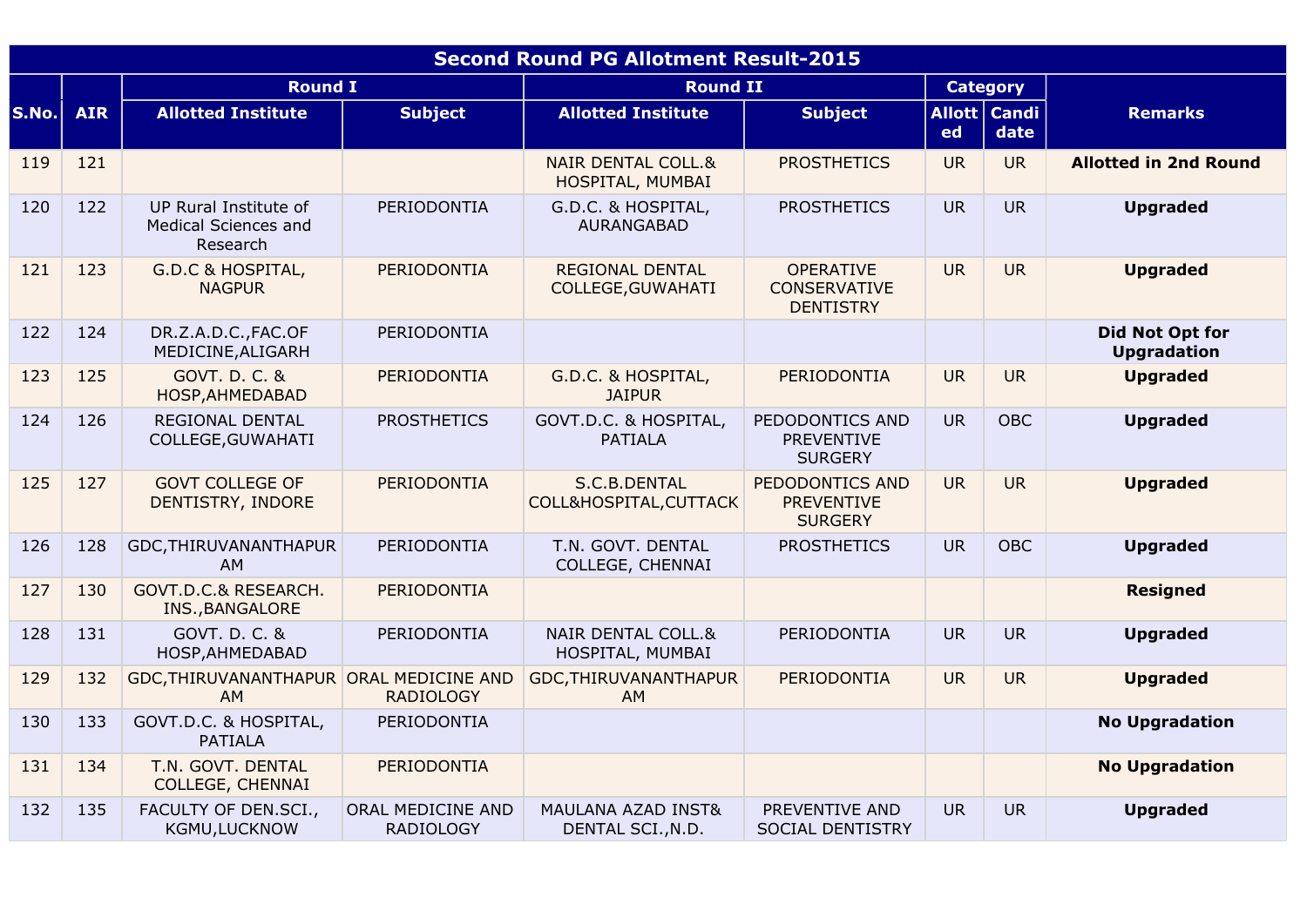|       | <b>Second Round PG Allotment Result-2015</b> |                                                    |                                       |                                              |                                                    |           |                             |                                              |  |  |  |
|-------|----------------------------------------------|----------------------------------------------------|---------------------------------------|----------------------------------------------|----------------------------------------------------|-----------|-----------------------------|----------------------------------------------|--|--|--|
|       |                                              | <b>Round I</b>                                     |                                       | <b>Round II</b>                              |                                                    |           | <b>Category</b>             |                                              |  |  |  |
| S.No. | <b>AIR</b>                                   | <b>Allotted Institute</b>                          | <b>Subject</b>                        | <b>Allotted Institute</b>                    | <b>Subject</b>                                     | ed        | <b>Allott Candi</b><br>date | <b>Remarks</b>                               |  |  |  |
| 133   | 136                                          | G.D.C. & HOSPITAL,<br><b>AURANGABAD</b>            | PERIODONTIA                           | FACULTY OF DEN.SCI.,<br>KGMU, LUCKNOW        | PERIODONTIA                                        | <b>UR</b> | <b>UR</b>                   | <b>Upgraded</b>                              |  |  |  |
| 134   | 137                                          | DR.R.A.D.C &<br>HOSP., KOLKATA                     | PERIODONTIA                           | GOVT. D. C. &<br>HOSP, AHMEDABAD             | <b>ORAL AND</b><br>MAXILLOFACIAL<br><b>SURGERY</b> | <b>UR</b> | <b>UR</b>                   | <b>Upgraded</b>                              |  |  |  |
| 135   | 138                                          | PB GOVT DENTAL COLL &<br>HOSP, AMRITSAR            | PERIODONTIA                           | <b>GOVT. D. C. &amp;</b><br>HOSP, AHMEDABAD  | <b>ORAL AND</b><br>MAXILLOFACIAL<br><b>SURGERY</b> | <b>UR</b> | <b>UR</b>                   | <b>Upgraded</b>                              |  |  |  |
| 136   | 139                                          | GOVT.D.C.& RESEARCH.<br>INS., BANGALORE            | PERIODONTIA                           | H.P.G.D.C. & HOSP.,<br><b>SHIMLA</b>         | <b>ORAL AND</b><br>MAXILLOFACIAL<br><b>SURGERY</b> | <b>UR</b> | <b>OBC</b>                  | <b>Upgraded</b>                              |  |  |  |
| 137   | 140                                          | <b>GOA DENTAL COLLEGE &amp;</b><br><b>HOSPITAL</b> | PERIODONTIA                           | T.N. GOVT. DENTAL<br><b>COLLEGE, CHENNAI</b> | <b>PROSTHETICS</b>                                 | <b>UR</b> | <b>UR</b>                   | <b>Upgraded</b>                              |  |  |  |
| 138   | 141                                          | MGPGI OF DENTAL<br>SCIENCES, PUDUCHERRY            | PERIODONTIA                           | GOVT. DENTAL COLLEGE,<br>KOZHIKODE           | PERIODONTIA                                        | <b>UR</b> | <b>UR</b>                   | <b>Upgraded</b>                              |  |  |  |
| 139   | 142                                          | <b>DR.R.A.D.C &amp;</b><br>HOSP., KOLKATA          | <b>ORAL PATHOLOGY</b>                 | <b>DR.R.A.D.C &amp;</b><br>HOSP., KOLKATA    | <b>PERIODONTIA</b>                                 | <b>UR</b> | <b>UR</b>                   | <b>Upgraded</b>                              |  |  |  |
| 140   | 143                                          | GOVT.D.C.& RESEARCH.<br>INS., BANGALORE            | ORAL MEDICINE AND<br><b>RADIOLOGY</b> | FACULTY OF DEN.SCI.,<br>KGMU, LUCKNOW        | PERIODONTIA                                        | <b>UR</b> | <b>UR</b>                   | <b>Upgraded</b>                              |  |  |  |
| 141   | 145                                          |                                                    |                                       | GOVT. D. C. &<br>HOSP, AHMEDABAD             | PERIODONTIA                                        | <b>UR</b> | <b>UR</b>                   | <b>Allotted in 2nd Round</b>                 |  |  |  |
| 142   | 146                                          | H.P.G.D.C. & HOSP.,<br><b>SHIMLA</b>               | PERIODONTIA                           | REGIONAL DENTAL<br>COLLEGE, GUWAHATI         | <b>PROSTHETICS</b>                                 | <b>UR</b> | <b>UR</b>                   | <b>Upgraded</b>                              |  |  |  |
| 143   | 147                                          | <b>REGIONAL DENTAL</b><br>COLLEGE, GUWAHATI        | PERIODONTIA                           | T.N. GOVT. DENTAL<br><b>COLLEGE, CHENNAI</b> | <b>PROSTHETICS</b>                                 | <b>UR</b> | <b>UR</b>                   | <b>Upgraded</b>                              |  |  |  |
| 144   | 149                                          | T.N. GOVT. DENTAL<br>COLLEGE, CHENNAI              | PERIODONTIA                           | GOVT. D. C. &<br>HOSP, AHMEDABAD             | PERIODONTIA                                        | <b>UR</b> | <b>UR</b>                   | <b>Upgraded</b>                              |  |  |  |
| 145   | 150                                          | GOVT. DENTAL COLLEGE,<br><b>KOZHIKODE</b>          | ORAL MEDICINE AND<br><b>RADIOLOGY</b> | T.N. GOVT. DENTAL<br><b>COLLEGE, CHENNAI</b> | PERIODONTIA                                        | <b>UR</b> | <b>OBC</b>                  | <b>Upgraded</b>                              |  |  |  |
| 146   | 151                                          | G.D.C & HOSPITAL,<br><b>MUMBAI</b>                 | ORAL MEDICINE AND<br><b>RADIOLOGY</b> | FACULTY OF DEN.SCI.,<br>KGMU, LUCKNOW        | ORAL MEDICINE AND<br><b>RADIOLOGY</b>              | <b>UR</b> | <b>UR</b>                   | <b>Upgraded</b>                              |  |  |  |
| 147   | 152                                          | T.N. GOVT. DENTAL<br><b>COLLEGE, CHENNAI</b>       | PREVENTIVE AND<br>SOCIAL DENTISTRY    |                                              |                                                    |           |                             | <b>Not Reported Seat</b><br><b>Cancelled</b> |  |  |  |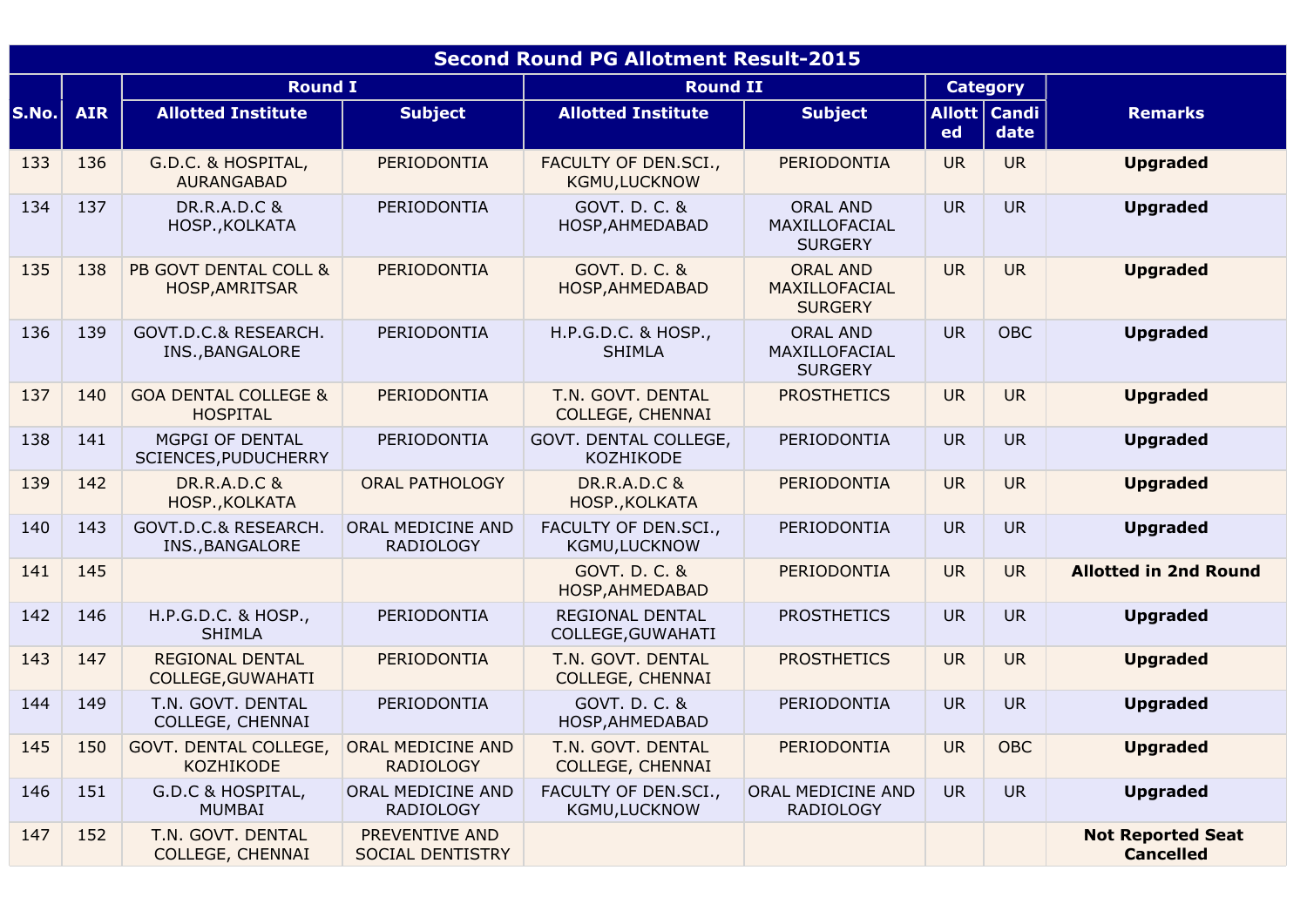|       | <b>Second Round PG Allotment Result-2015</b> |                                                    |                                       |                                                                  |                                           |           |                        |                                              |  |  |  |
|-------|----------------------------------------------|----------------------------------------------------|---------------------------------------|------------------------------------------------------------------|-------------------------------------------|-----------|------------------------|----------------------------------------------|--|--|--|
|       |                                              | <b>Round I</b>                                     |                                       | <b>Round II</b>                                                  |                                           |           | <b>Category</b>        |                                              |  |  |  |
| S.No. | <b>AIR</b>                                   | <b>Allotted Institute</b>                          | <b>Subject</b>                        | <b>Allotted Institute</b>                                        | <b>Subject</b>                            | ed        | Allott   Candi<br>date | <b>Remarks</b>                               |  |  |  |
| 148   | 153                                          | T.N. GOVT. DENTAL<br>COLLEGE, CHENNAI              | ORAL MEDICINE AND<br><b>RADIOLOGY</b> | MGPGI OF DENTAL<br>SCIENCES, PUDUCHERRY                          | PERIODONTIA                               | <b>UR</b> | <b>OBC</b>             | <b>Upgraded</b>                              |  |  |  |
| 149   | 154                                          |                                                    |                                       | PB GOVT DENTAL COLL &<br>HOSP, AMRITSAR                          | PERIODONTIA                               | <b>UR</b> | <b>UR</b>              | <b>Allotted in 2nd Round</b>                 |  |  |  |
| 150   | 155                                          | GOVT. DENTAL COLLEGE,<br>KOZHIKODE                 | <b>ORAL PATHOLOGY</b>                 | GOVT. DENTAL COLLEGE,<br><b>KOZHIKODE</b>                        | ORAL MEDICINE AND<br><b>RADIOLOGY</b>     | <b>UR</b> | <b>OBC</b>             | <b>Upgraded</b>                              |  |  |  |
| 151   | 156                                          | <b>GOA DENTAL COLLEGE &amp;</b><br><b>HOSPITAL</b> | ORAL MEDICINE AND<br><b>RADIOLOGY</b> | D.C, PT.B.D.S, PGIMS, ROHT<br>AK.                                | PREVENTIVE AND<br><b>SOCIAL DENTISTRY</b> | <b>UR</b> | <b>UR</b>              | <b>Upgraded</b>                              |  |  |  |
| 152   | 158                                          |                                                    |                                       | UP Rural Institute of<br><b>Medical Sciences and</b><br>Research | PERIODONTIA                               | <b>UR</b> | <b>UR</b>              | <b>Allotted in 2nd Round</b>                 |  |  |  |
| 153   | 159                                          |                                                    |                                       | <b>G.D.C &amp; HOSPITAL,</b><br><b>NAGPUR</b>                    | PERIODONTIA                               | <b>UR</b> | <b>UR</b>              | <b>Allotted in 2nd Round</b>                 |  |  |  |
| 154   | 160                                          |                                                    |                                       | GOVT.D.C.& RESEARCH.<br>INS., BANGALORE                          | PREVENTIVE AND<br>SOCIAL DENTISTRY        | <b>UR</b> | <b>OBC</b>             | <b>Allotted in 2nd Round</b>                 |  |  |  |
| 155   | 161                                          | <b>DR.R.A.D.C &amp;</b><br>HOSP., KOLKATA          | <b>ORAL PATHOLOGY</b>                 | <b>GOA DENTAL COLLEGE &amp;</b><br><b>HOSPITAL</b>               | PERIODONTIA                               | <b>UR</b> | <b>UR</b>              | <b>Upgraded</b>                              |  |  |  |
| 156   | 162                                          |                                                    |                                       | <b>DR.R.A.D.C &amp;</b><br>HOSP., KOLKATA                        | <b>ORAL PATHOLOGY</b>                     | <b>UR</b> | <b>UR</b>              | <b>Allotted in 2nd Round</b>                 |  |  |  |
| 157   | 163                                          | <b>NAIR DENTAL COLL.&amp;</b><br>HOSPITAL, MUMBAI  | <b>ORAL PATHOLOGY</b>                 |                                                                  |                                           |           |                        | <b>Not Reported Seat</b><br><b>Cancelled</b> |  |  |  |
| 158   | 164                                          | GDC, THIRUVANANTHAPUR<br>AM                        | <b>ORAL PATHOLOGY</b>                 |                                                                  |                                           |           |                        | <b>Resigned</b>                              |  |  |  |
| 159   | 165                                          | G.D.C. & HOSPITAL,<br>AURANGABAD                   | <b>ORAL PATHOLOGY</b>                 | GOVT.D.C.& RESEARCH.<br>INS., BANGALORE                          | PERIODONTIA                               | <b>UR</b> | <b>UR</b>              | <b>Upgraded</b>                              |  |  |  |
| 160   | 166                                          | GOVT. D. C. &<br>HOSP, AHMEDABAD                   | <b>ORAL PATHOLOGY</b>                 |                                                                  |                                           |           |                        | <b>Resigned</b>                              |  |  |  |
| 161   | 168                                          |                                                    |                                       | GOVT.D.C.& RESEARCH.<br>INS., BANGALORE                          | PERIODONTIA                               | <b>UR</b> | <b>UR</b>              | <b>Allotted in 2nd Round</b>                 |  |  |  |
| 162   | 169                                          |                                                    |                                       | GOVT. DENTAL COLLEGE,<br><b>KOZHIKODE</b>                        | <b>ORAL PATHOLOGY</b>                     | <b>UR</b> | <b>UR</b>              | <b>Allotted in 2nd Round</b>                 |  |  |  |
| 163   | 170                                          | MGPGI OF DENTAL<br>SCIENCES, PUDUCHERRY            | <b>ORAL PATHOLOGY</b>                 | G.D.C. & HOSPITAL,<br><b>AURANGABAD</b>                          | PERIODONTIA                               | <b>UR</b> | <b>OBC</b>             | <b>Upgraded</b>                              |  |  |  |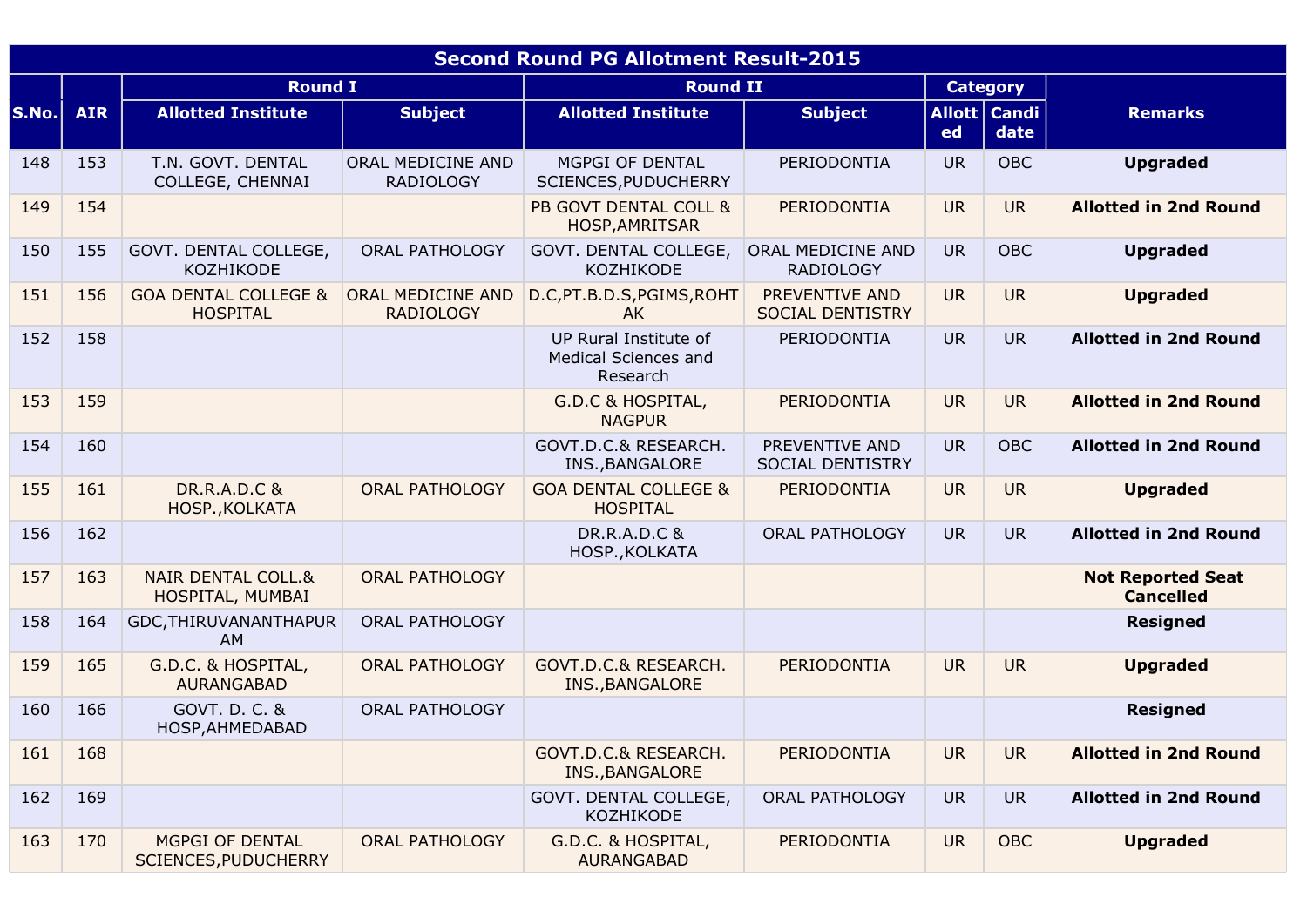| <b>Second Round PG Allotment Result-2015</b> |            |                                                    |                       |                                                    |                                              |           |                        |                                              |
|----------------------------------------------|------------|----------------------------------------------------|-----------------------|----------------------------------------------------|----------------------------------------------|-----------|------------------------|----------------------------------------------|
|                                              |            | <b>Round I</b>                                     |                       | <b>Round II</b>                                    |                                              |           | <b>Category</b>        |                                              |
| S.No.l                                       | <b>AIR</b> | <b>Allotted Institute</b>                          | <b>Subject</b>        | <b>Allotted Institute</b>                          | <b>Subject</b>                               | ed        | Allott   Candi<br>date | <b>Remarks</b>                               |
| 164                                          | 171        |                                                    |                       | <b>GOVT COLLEGE OF</b><br>DENTISTRY, INDORE        | PERIODONTIA                                  | <b>UR</b> | <b>OBC</b>             | <b>Allotted in 2nd Round</b>                 |
| 165                                          | 172        | G.D.C & HOSPITAL,<br><b>NAGPUR</b>                 | <b>ORAL PATHOLOGY</b> |                                                    |                                              |           |                        | <b>No Upgradation</b>                        |
| 166                                          | 173        | <b>GOA DENTAL COLLEGE &amp;</b><br><b>HOSPITAL</b> | <b>ORAL PATHOLOGY</b> | T.N. GOVT. DENTAL<br>COLLEGE, CHENNAI              | PREVENTIVE AND<br>SOCIAL DENTISTRY           | <b>UR</b> | <b>OBC</b>             | <b>Upgraded</b>                              |
| 167                                          | 175        | S.C.B.DENTAL<br>COLL&HOSPITAL, CUTTACK             | <b>ORAL PATHOLOGY</b> |                                                    |                                              |           |                        | <b>Not Reported Seat</b><br><b>Cancelled</b> |
| 168                                          | 176        |                                                    |                       | H.P.G.D.C. & HOSP.,<br><b>SHIMLA</b>               | PERIODONTIA                                  | <b>UR</b> | <b>UR</b>              | <b>Allotted in 2nd Round</b>                 |
| 169                                          | 177        |                                                    |                       | <b>REGIONAL DENTAL</b><br>COLLEGE, GUWAHATI        | PERIODONTIA                                  | <b>UR</b> | <b>UR</b>              | <b>Allotted in 2nd Round</b>                 |
| 170                                          | 178        |                                                    |                       | GDC, THIRUVANANTHAPUR ORAL MEDICINE AND<br>AM.     | <b>RADIOLOGY</b>                             | <b>UR</b> | <b>UR</b>              | <b>Allotted in 2nd Round</b>                 |
| 171                                          | 180        |                                                    |                       | T.N. GOVT. DENTAL<br><b>COLLEGE, CHENNAI</b>       | <b>ORAL MEDICINE AND</b><br><b>RADIOLOGY</b> | <b>UR</b> | <b>UR</b>              | <b>Allotted in 2nd Round</b>                 |
| 172                                          | 181        |                                                    |                       | GOVT.D.C.& RESEARCH.<br>INS., BANGALORE            | ORAL MEDICINE AND<br><b>RADIOLOGY</b>        | <b>UR</b> | <b>UR</b>              | <b>Allotted in 2nd Round</b>                 |
| 173                                          | 182        |                                                    |                       | G.D.C & HOSPITAL,<br><b>MUMBAI</b>                 | ORAL MEDICINE AND<br><b>RADIOLOGY</b>        | <b>UR</b> | <b>UR</b>              | <b>Allotted in 2nd Round</b>                 |
| 174                                          | 183        |                                                    |                       | <b>DR.R.A.D.C &amp;</b><br>HOSP., KOLKATA          | <b>ORAL PATHOLOGY</b>                        | <b>UR</b> | <b>UR</b>              | <b>Allotted in 2nd Round</b>                 |
| 175                                          | 184        |                                                    |                       | <b>NAIR DENTAL COLL.&amp;</b><br>HOSPITAL, MUMBAI  | <b>ORAL PATHOLOGY</b>                        | <b>UR</b> | <b>UR</b>              | <b>Allotted in 2nd Round</b>                 |
| 176                                          | 186        |                                                    |                       | <b>GOA DENTAL COLLEGE &amp;</b><br><b>HOSPITAL</b> | ORAL MEDICINE AND<br><b>RADIOLOGY</b>        | <b>UR</b> | <b>UR</b>              | <b>Allotted in 2nd Round</b>                 |
| 177                                          | 187        |                                                    |                       | <b>GOA DENTAL COLLEGE &amp;</b><br><b>HOSPITAL</b> | <b>ORAL PATHOLOGY</b>                        | <b>UR</b> | <b>UR</b>              | <b>Allotted in 2nd Round</b>                 |
| 178                                          | 191        |                                                    |                       | MGPGI OF DENTAL<br>SCIENCES, PUDUCHERRY            | <b>ORAL PATHOLOGY</b>                        | <b>UR</b> | <b>UR</b>              | <b>Allotted in 2nd Round</b>                 |
| 179                                          | 192        |                                                    |                       | GDC, THIRUVANANTHAPUR<br>AM                        | <b>ORAL PATHOLOGY</b>                        | <b>UR</b> | <b>UR</b>              | <b>Allotted in 2nd Round</b>                 |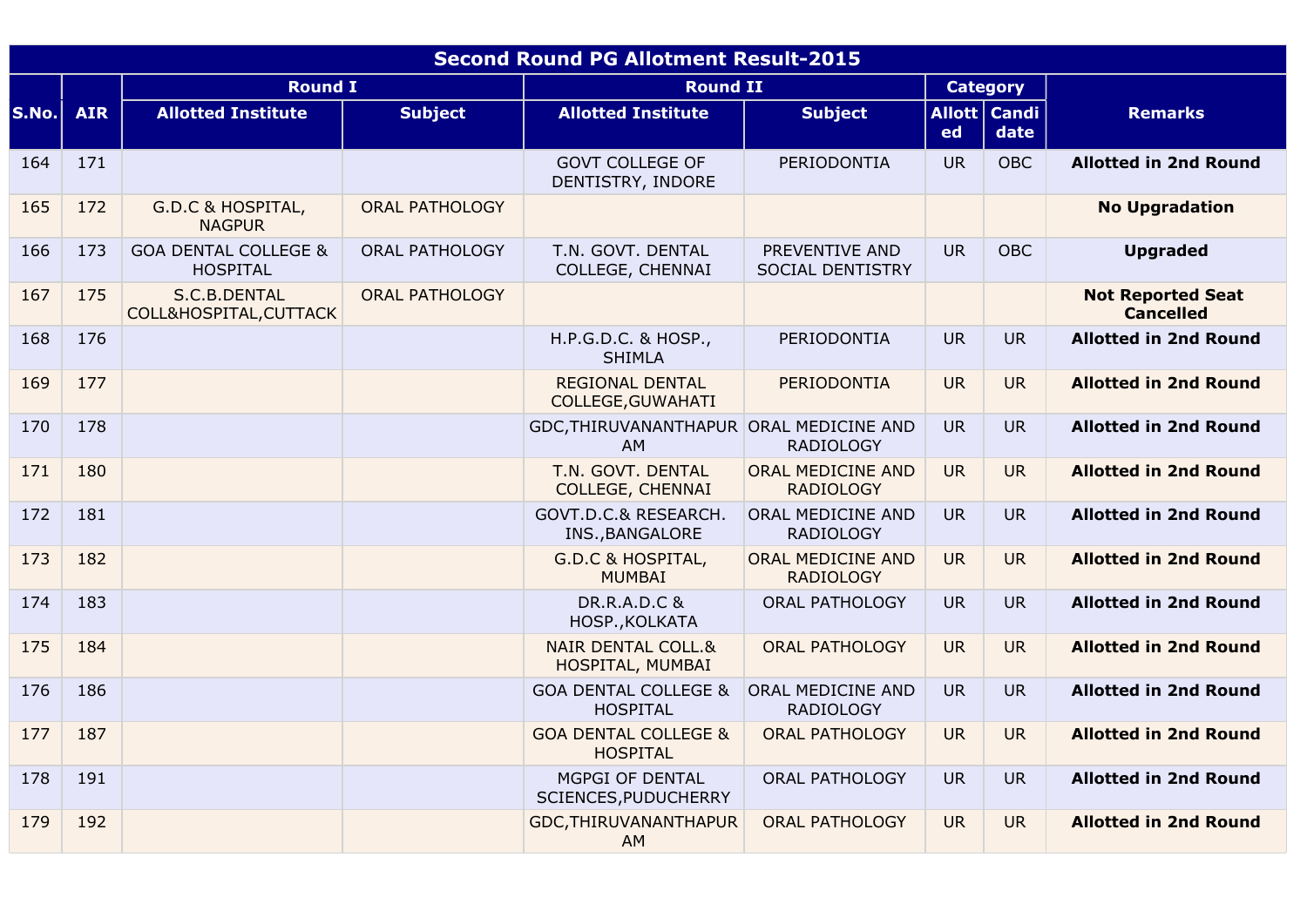| <b>Second Round PG Allotment Result-2015</b> |            |                                                    |                                                             |                                         |                       |                 |                        |                                              |
|----------------------------------------------|------------|----------------------------------------------------|-------------------------------------------------------------|-----------------------------------------|-----------------------|-----------------|------------------------|----------------------------------------------|
|                                              |            | <b>Round I</b>                                     |                                                             | <b>Round II</b>                         |                       | <b>Category</b> |                        |                                              |
| S.No.                                        | <b>AIR</b> | <b>Allotted Institute</b>                          | <b>Subject</b>                                              | <b>Allotted Institute</b>               | <b>Subject</b>        | <b>ed</b>       | Allott   Candi<br>date | <b>Remarks</b>                               |
| 180                                          | 194        |                                                    |                                                             | G.D.C. & HOSPITAL,<br><b>AURANGABAD</b> | <b>ORAL PATHOLOGY</b> | <b>UR</b>       | <b>UR</b>              | <b>Allotted in 2nd Round</b>                 |
| 181                                          | 199        |                                                    |                                                             | S.C.B.DENTAL<br>COLL&HOSPITAL, CUTTACK  | <b>ORAL PATHOLOGY</b> | <b>UR</b>       | <b>OBC</b>             | <b>Allotted in 2nd Round</b>                 |
| 182                                          | 201        |                                                    |                                                             | GOVT. D. C. &<br>HOSP, AHMEDABAD        | <b>ORAL PATHOLOGY</b> | <b>UR</b>       | <b>UR</b>              | <b>Allotted in 2nd Round</b>                 |
| 183                                          | 214        | D.C, PT.B.D.S, PGIMS, ROHT<br>AK.                  | <b>OPERATIVE</b><br><b>CONSERVATIVE</b><br><b>DENTISTRY</b> |                                         |                       |                 |                        | <b>No Upgradation</b>                        |
| 184                                          | 242        | FACULTY OF DEN.SCI.,<br>KGMU,LUCKNOW               | <b>OPERATIVE</b><br>CONSERVATIVE<br><b>DENTISTRY</b>        |                                         |                       |                 |                        | <b>No Upgradation</b>                        |
| 185                                          | 279        | <b>GOA DENTAL COLLEGE &amp;</b><br><b>HOSPITAL</b> | <b>PROSTHETICS</b>                                          |                                         |                       |                 |                        | <b>No Upgradation</b>                        |
| 186                                          | 291        | D.C, PT.B.D.S, PGIMS, ROHT<br>AK.                  | PERIODONTIA                                                 |                                         |                       |                 |                        | <b>Resigned</b>                              |
| 187                                          | 307        | MGPGI OF DENTAL<br>SCIENCES, PUDUCHERRY            | <b>ORAL AND</b><br>MAXILLOFACIAL<br><b>SURGERY</b>          |                                         |                       |                 |                        | <b>Did Not Opt for</b><br><b>Upgradation</b> |
| 188                                          | 354        | GOVT.D.C. & HOSPITAL,<br><b>PATIALA</b>            | <b>PROSTHETICS</b>                                          |                                         |                       |                 |                        | <b>No Upgradation</b>                        |
| 189                                          | 383        | GDC, THIRUVANANTHAPUR<br><b>AM</b>                 | <b>ORTHODONTIA</b>                                          |                                         |                       |                 |                        | <b>Did Not Opt for</b><br><b>Upgradation</b> |
| 190                                          | 398        | DR.Z.A.D.C., FAC.OF<br>MEDICINE, ALIGARH           | <b>OPERATIVE</b><br>CONSERVATIVE<br><b>DENTISTRY</b>        |                                         |                       |                 |                        | <b>No Upgradation</b>                        |
| 191                                          | 419        | FACULTY OF DEN.SCI.,<br><b>KGMU,LUCKNOW</b>        | PEDODONTICS AND<br><b>PREVENTIVE</b><br><b>SURGERY</b>      |                                         |                       |                 |                        | <b>No Upgradation</b>                        |
| 192                                          | 504        | G.D.C. & HOSPITAL,<br><b>JAIPUR</b>                | <b>OPERATIVE</b><br>CONSERVATIVE<br><b>DENTISTRY</b>        |                                         |                       |                 |                        | <b>Did Not Opt for</b><br><b>Upgradation</b> |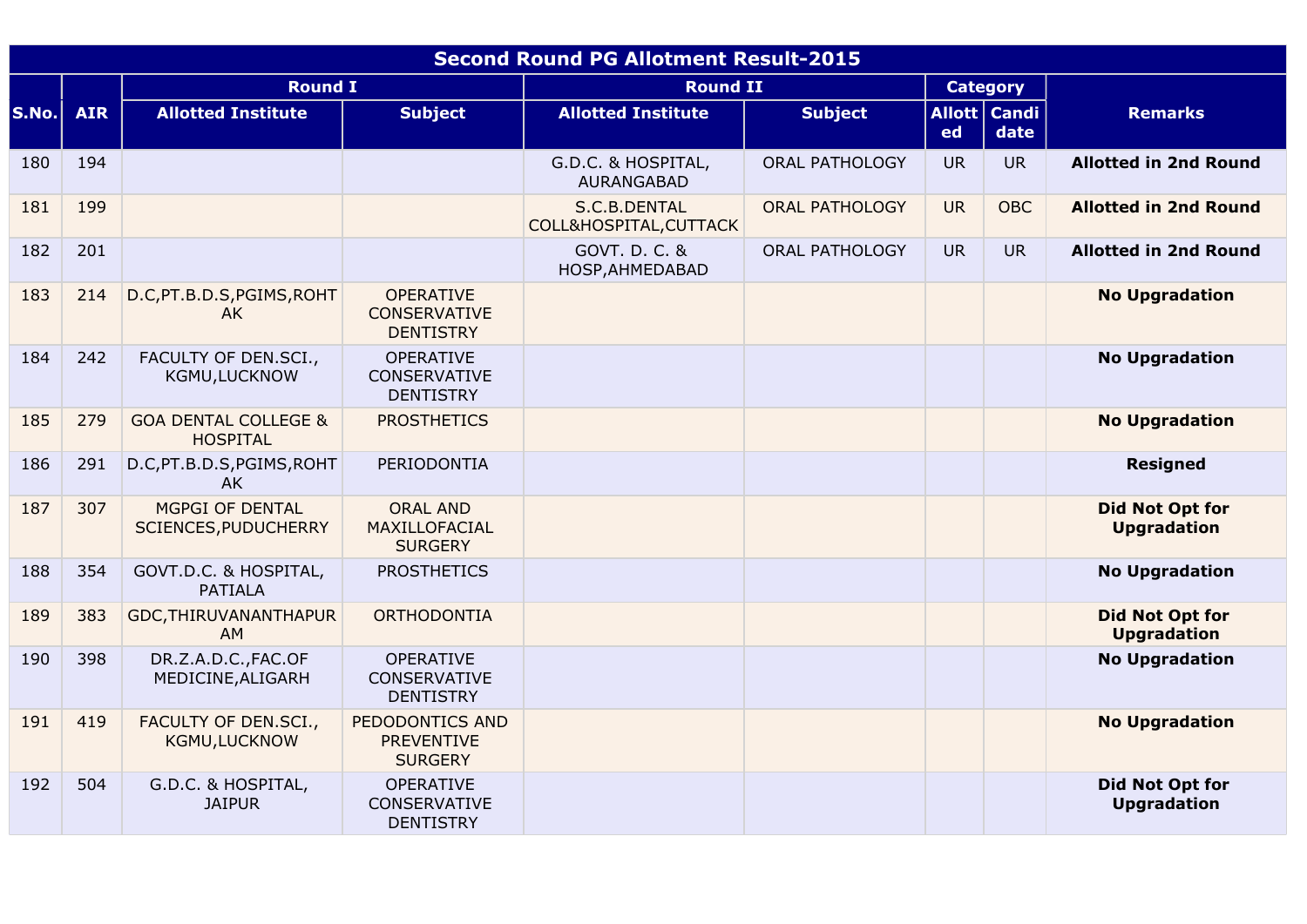| <b>Second Round PG Allotment Result-2015</b> |            |                                                   |                                                             |                                                   |                                                        |                 |                        |                                              |
|----------------------------------------------|------------|---------------------------------------------------|-------------------------------------------------------------|---------------------------------------------------|--------------------------------------------------------|-----------------|------------------------|----------------------------------------------|
|                                              |            |                                                   | <b>Round I</b><br><b>Round II</b>                           |                                                   |                                                        | <b>Category</b> |                        |                                              |
| S.No.l                                       | <b>AIR</b> | <b>Allotted Institute</b>                         | <b>Subject</b>                                              | <b>Allotted Institute</b>                         | <b>Subject</b>                                         | ed              | Allott   Candi<br>date | <b>Remarks</b>                               |
| 193                                          | 508        | T.N. GOVT. DENTAL<br><b>COLLEGE, CHENNAI</b>      | <b>OPERATIVE</b><br><b>CONSERVATIVE</b><br><b>DENTISTRY</b> |                                                   |                                                        |                 |                        | <b>No Upgradation</b>                        |
| 194                                          | 542        | H.P.G.D.C. & HOSP.,<br><b>SHIMLA</b>              | <b>ORTHODONTIA</b>                                          | D.C, PT.B.D.S, PGIMS, ROHT<br><b>AK</b>           | PERIODONTIA                                            | <b>SC</b>       | <b>SC</b>              | <b>Upgraded</b>                              |
| 195                                          | 545        | <b>DR.R.A.D.C &amp;</b><br>HOSP., KOLKATA         | <b>OPERATIVE</b><br><b>CONSERVATIVE</b><br><b>DENTISTRY</b> |                                                   |                                                        |                 |                        | <b>No Upgradation</b>                        |
| 196                                          | 598        | GOVT. DENTAL COLLEGE,<br>KOZHIKODE                | <b>OPERATIVE</b><br><b>CONSERVATIVE</b><br><b>DENTISTRY</b> |                                                   |                                                        |                 |                        | Did Not Opt for<br><b>Upgradation</b>        |
| 197                                          | 601        | PATNA DENTAL COLLEGE &<br><b>HOSPITAL</b>         | <b>PROSTHETICS</b>                                          | H.P.G.D.C. & HOSP.,<br><b>SHIMLA</b>              | ORTHODONTIA                                            | <b>SC</b>       | <b>SC</b>              | <b>Upgraded</b>                              |
| 198                                          | 605        | GOVT, D. C. &<br>HOSP, AHMEDABAD                  | PEDODONTICS AND<br><b>PREVENTIVE</b><br><b>SURGERY</b>      | PATNA DENTAL COLLEGE &<br><b>HOSPITAL</b>         | <b>PROSTHETICS</b>                                     | <b>SC</b>       | <b>SC</b>              | <b>Upgraded</b>                              |
| 199                                          | 632        | GOVT. DENTAL COLLEGE,<br><b>KOZHIKODE</b>         | <b>PROSTHETICS</b>                                          |                                                   |                                                        |                 |                        | <b>No Upgradation</b>                        |
| 200                                          | 637        | <b>DR.R.A.D.C &amp;</b><br>HOSP., KOLKATA         | PEDODONTICS AND<br><b>PREVENTIVE</b><br><b>SURGERY</b>      |                                                   |                                                        |                 |                        | <b>No Upgradation</b>                        |
| 201                                          | 639        | <b>NAIR DENTAL COLL.&amp;</b><br>HOSPITAL, MUMBAI | PERIODONTIA                                                 | GOVT. D. C. &<br>HOSP, AHMEDABAD                  | PEDODONTICS AND<br><b>PREVENTIVE</b><br><b>SURGERY</b> | <b>SC</b>       | <b>SC</b>              | <b>Upgraded</b>                              |
| 202                                          | 686        | FACULTY OF DEN.SCI.,<br>KGMU,LUCKNOW              | <b>ORAL AND</b><br>MAXILLOFACIAL<br><b>SURGERY</b>          |                                                   |                                                        |                 |                        | <b>Not Reported Seat</b><br><b>Cancelled</b> |
| 203                                          | 691        | T.N. GOVT. DENTAL<br><b>COLLEGE, CHENNAI</b>      | PERIODONTIA                                                 |                                                   |                                                        |                 |                        | <b>Did Not Opt for</b><br><b>Upgradation</b> |
| 204                                          | 723        | GOVT.D.C.& RESEARCH.<br>INS., BANGALORE           | <b>PROSTHETICS</b>                                          |                                                   |                                                        |                 |                        | <b>No Upgradation</b>                        |
| 205                                          | 742        | <b>NAIR DENTAL COLL.&amp;</b><br>HOSPITAL, MUMBAI | <b>ORAL MEDICINE AND</b><br><b>RADIOLOGY</b>                | <b>NAIR DENTAL COLL.&amp;</b><br>HOSPITAL, MUMBAI | PERIODONTIA                                            | <b>SC</b>       | <b>SC</b>              | <b>Upgraded</b>                              |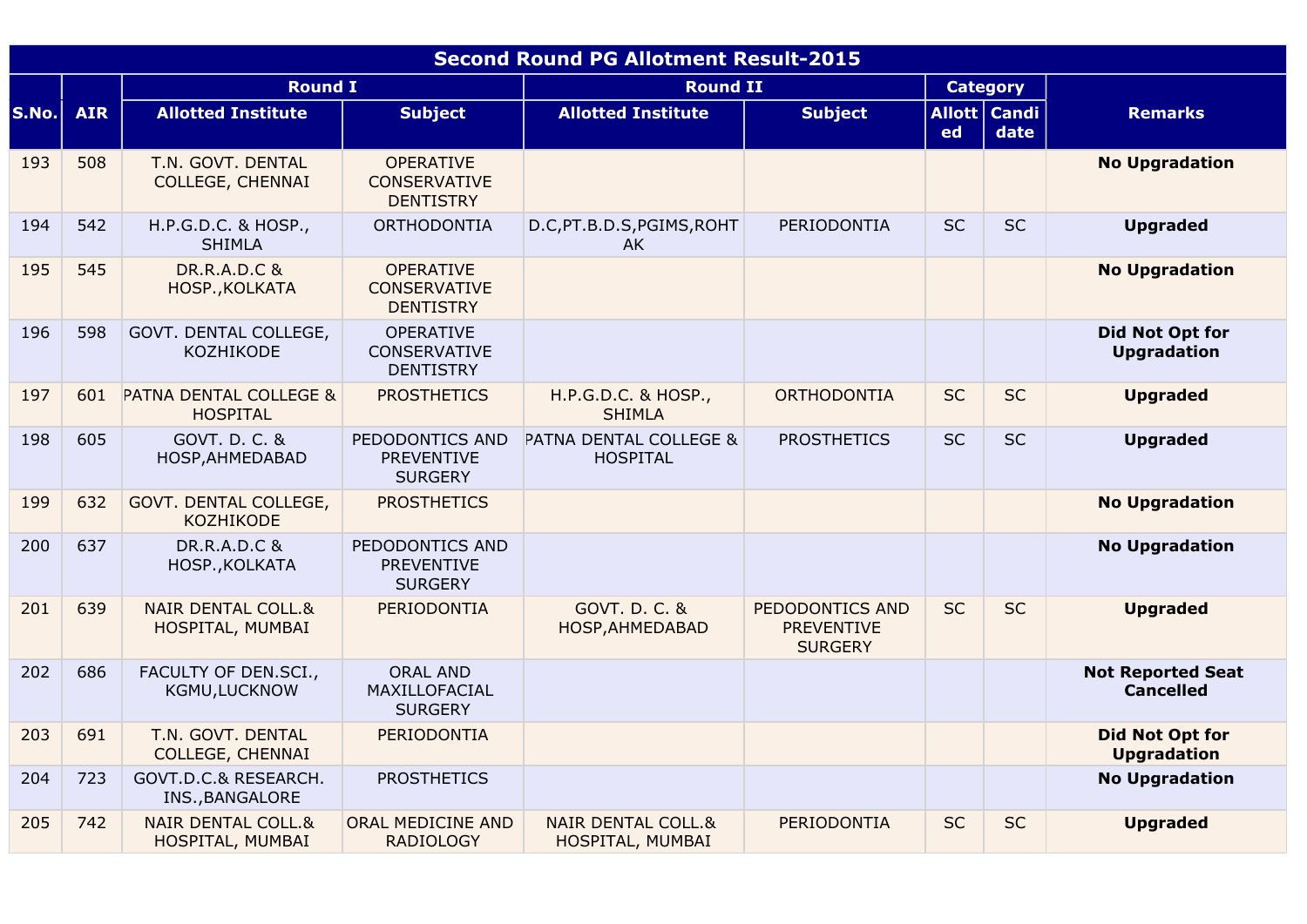|       | <b>Second Round PG Allotment Result-2015</b> |                                                    |                                                             |                                                   |                                                    |                 |                      |                                              |  |
|-------|----------------------------------------------|----------------------------------------------------|-------------------------------------------------------------|---------------------------------------------------|----------------------------------------------------|-----------------|----------------------|----------------------------------------------|--|
|       |                                              |                                                    | <b>Round I</b><br><b>Round II</b>                           |                                                   |                                                    | <b>Category</b> |                      |                                              |  |
| S.No. | <b>AIR</b>                                   | <b>Allotted Institute</b>                          | <b>Subject</b>                                              | <b>Allotted Institute</b>                         | <b>Subject</b>                                     | ed              | Allott Candi<br>date | <b>Remarks</b>                               |  |
| 206   | 793                                          | GOVT.D.C.& RESEARCH.<br>INS., BANGALORE            | PREVENTIVE AND<br>SOCIAL DENTISTRY                          |                                                   |                                                    |                 |                      | <b>No Upgradation</b>                        |  |
| 207   | 798                                          | D.C, PT.B.D.S, PGIMS, ROHT<br>AK.                  | <b>ORAL AND</b><br>MAXILLOFACIAL<br><b>SURGERY</b>          | FACULTY OF DEN.SCI.,<br>KGMU,LUCKNOW              | <b>ORAL AND</b><br>MAXILLOFACIAL<br><b>SURGERY</b> | <b>ST</b>       | <b>ST</b>            | <b>Upgraded</b>                              |  |
| 208   | 808                                          | GOVT.D.C.& RESEARCH.<br>INS., BANGALORE            | ORAL MEDICINE AND<br><b>RADIOLOGY</b>                       |                                                   |                                                    |                 |                      | <b>No Upgradation</b>                        |  |
| 209   | 823                                          | GOVT, D. C. &<br>HOSP, AHMEDABAD                   | <b>ORAL MEDICINE AND</b><br><b>RADIOLOGY</b>                |                                                   |                                                    |                 |                      | <b>Resigned</b>                              |  |
| 210   | 825                                          | T.N. GOVT. DENTAL<br>COLLEGE, CHENNAI              | ORAL MEDICINE AND<br><b>RADIOLOGY</b>                       |                                                   |                                                    |                 |                      | <b>No Upgradation</b>                        |  |
| 211   | 827                                          | <b>G.D.C &amp; HOSPITAL,</b><br><b>MUMBAI</b>      | ORAL MEDICINE AND<br><b>RADIOLOGY</b>                       | GOVT. D. C. &<br>HOSP, AHMEDABAD                  | ORAL MEDICINE AND<br><b>RADIOLOGY</b>              | <b>SC</b>       | <b>SC</b>            | <b>Upgraded</b>                              |  |
| 212   | 868                                          | <b>G.D.C &amp; HOSPITAL,</b><br><b>NAGPUR</b>      | <b>ORAL PATHOLOGY</b>                                       | G.D.C & HOSPITAL,<br><b>MUMBAI</b>                | ORAL MEDICINE AND<br><b>RADIOLOGY</b>              | <b>SC</b>       | <b>SC</b>            | <b>Upgraded</b>                              |  |
| 213   | 912                                          | G.D.C. & HOSPITAL,<br><b>AURANGABAD</b>            | <b>ORAL PATHOLOGY</b>                                       | <b>NAIR DENTAL COLL.&amp;</b><br>HOSPITAL, MUMBAI | ORAL MEDICINE AND<br><b>RADIOLOGY</b>              | <b>SC</b>       | <b>SC</b>            | <b>Upgraded</b>                              |  |
| 214   | 915                                          |                                                    |                                                             | G.D.C & HOSPITAL,<br><b>NAGPUR</b>                | <b>ORAL PATHOLOGY</b>                              | <b>SC</b>       | <b>SC</b>            | <b>Allotted in 2nd Round</b>                 |  |
| 215   | 928                                          |                                                    |                                                             | G.D.C. & HOSPITAL,<br>AURANGABAD                  | <b>ORAL PATHOLOGY</b>                              | <b>SC</b>       | <b>SC</b>            | <b>Allotted in 2nd Round</b>                 |  |
| 216   | 970                                          | <b>GOA DENTAL COLLEGE &amp;</b><br><b>HOSPITAL</b> | <b>OPERATIVE</b><br><b>CONSERVATIVE</b><br><b>DENTISTRY</b> |                                                   |                                                    |                 |                      | <b>No Upgradation</b>                        |  |
| 217   | 1072                                         | GDC, THIRUVANANTHAPUR<br>AM                        | <b>OPERATIVE</b><br><b>CONSERVATIVE</b><br><b>DENTISTRY</b> |                                                   |                                                    |                 |                      | <b>No Upgradation</b>                        |  |
| 218   | 1079                                         | GOVT, D. C. &<br>HOSP, AHMEDABAD                   | <b>ORTHODONTIA</b>                                          |                                                   |                                                    |                 |                      | <b>Did Not Opt for</b><br><b>Upgradation</b> |  |
| 219   | 1427                                         | G.D.C. & HOSPITAL,<br><b>JAIPUR</b>                | <b>ORAL AND</b><br>MAXILLOFACIAL<br><b>SURGERY</b>          | D.C, PT.B.D.S, PGIMS, ROHT<br>AK                  | <b>ORAL AND</b><br>MAXILLOFACIAL<br><b>SURGERY</b> | <b>ST</b>       | <b>ST</b>            | <b>Upgraded</b>                              |  |